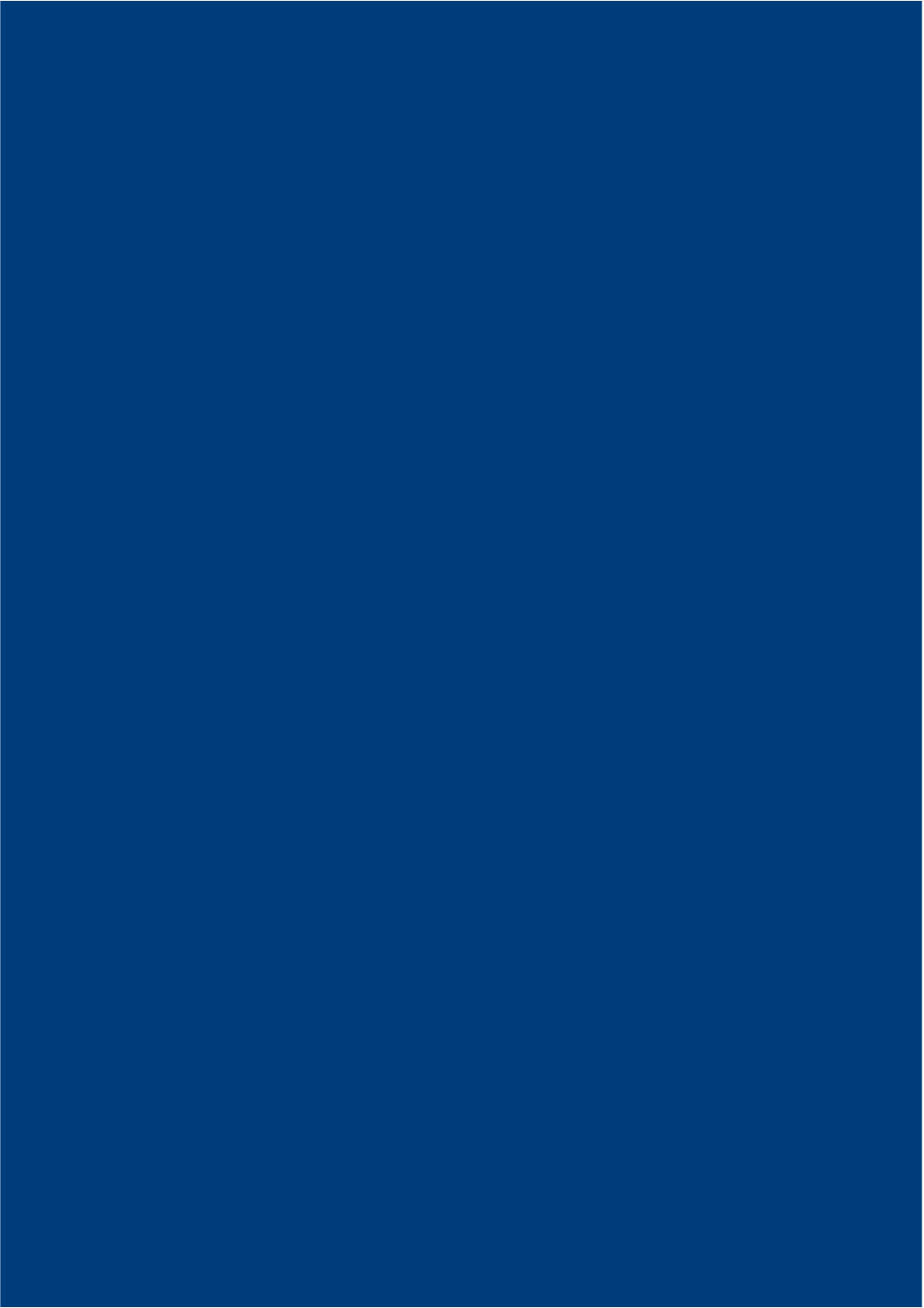**REPORT FOR THE QUARTER ENDING**

30 SEPTEMBER 2007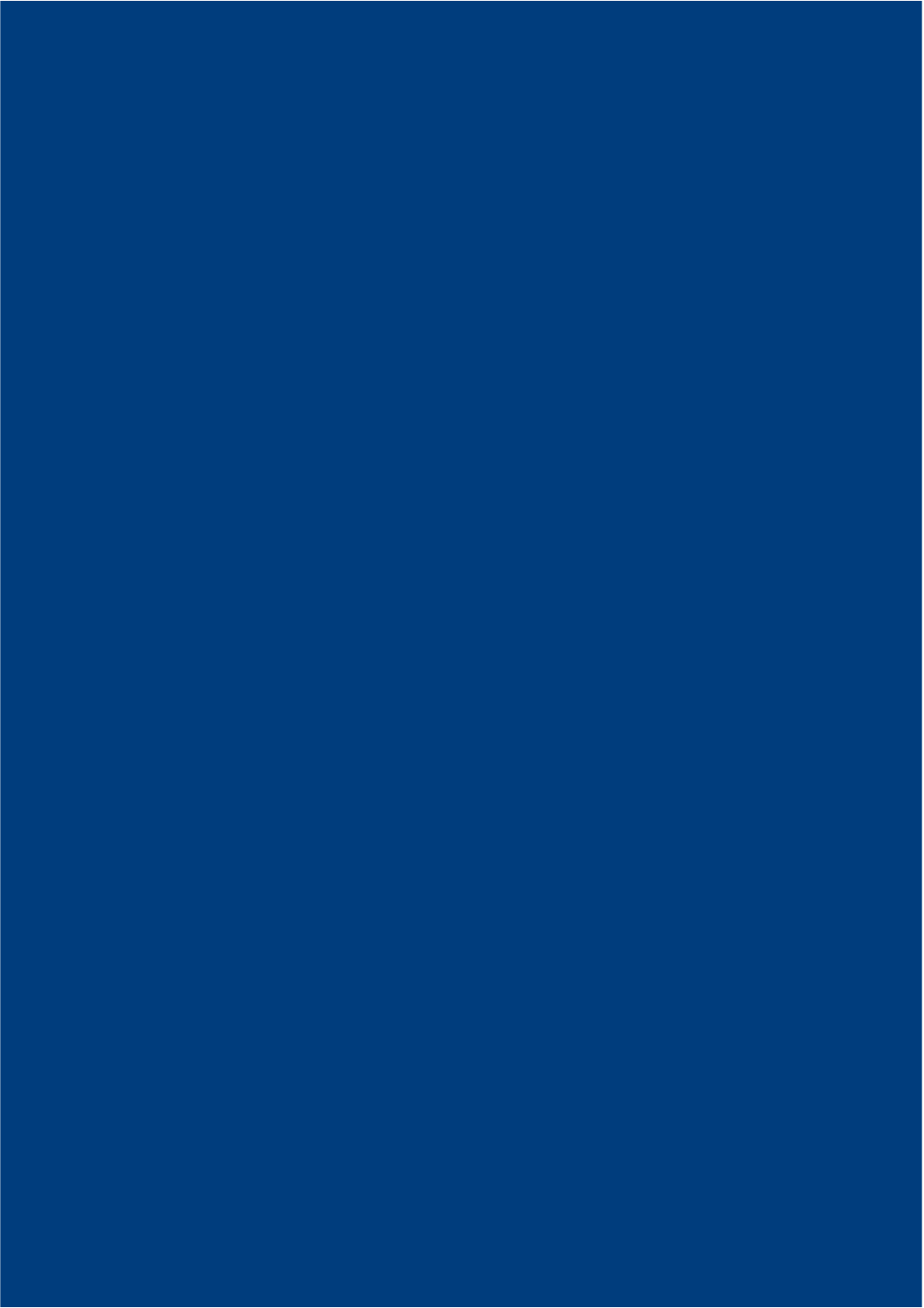### CONTENTS

# 5 **Highlights**

### 7 **Management report**

- 7 Significant events in the period
- 9 Sales performance in the period 1 January 30 September 2007
- 16 Sales performance in the third quarter of 2007
- 18 Financial situation
- 18 Preparation criteria
- 19 Basis of consolidation
- 19 Profit and loss account in the first nine months of 2007
- 22 Profit and loss account for the third quarter of 2007
- 23 Net debt
- 24 Operating working capital
- 25 Events taking place after 30 September 2007
- 25 Outlook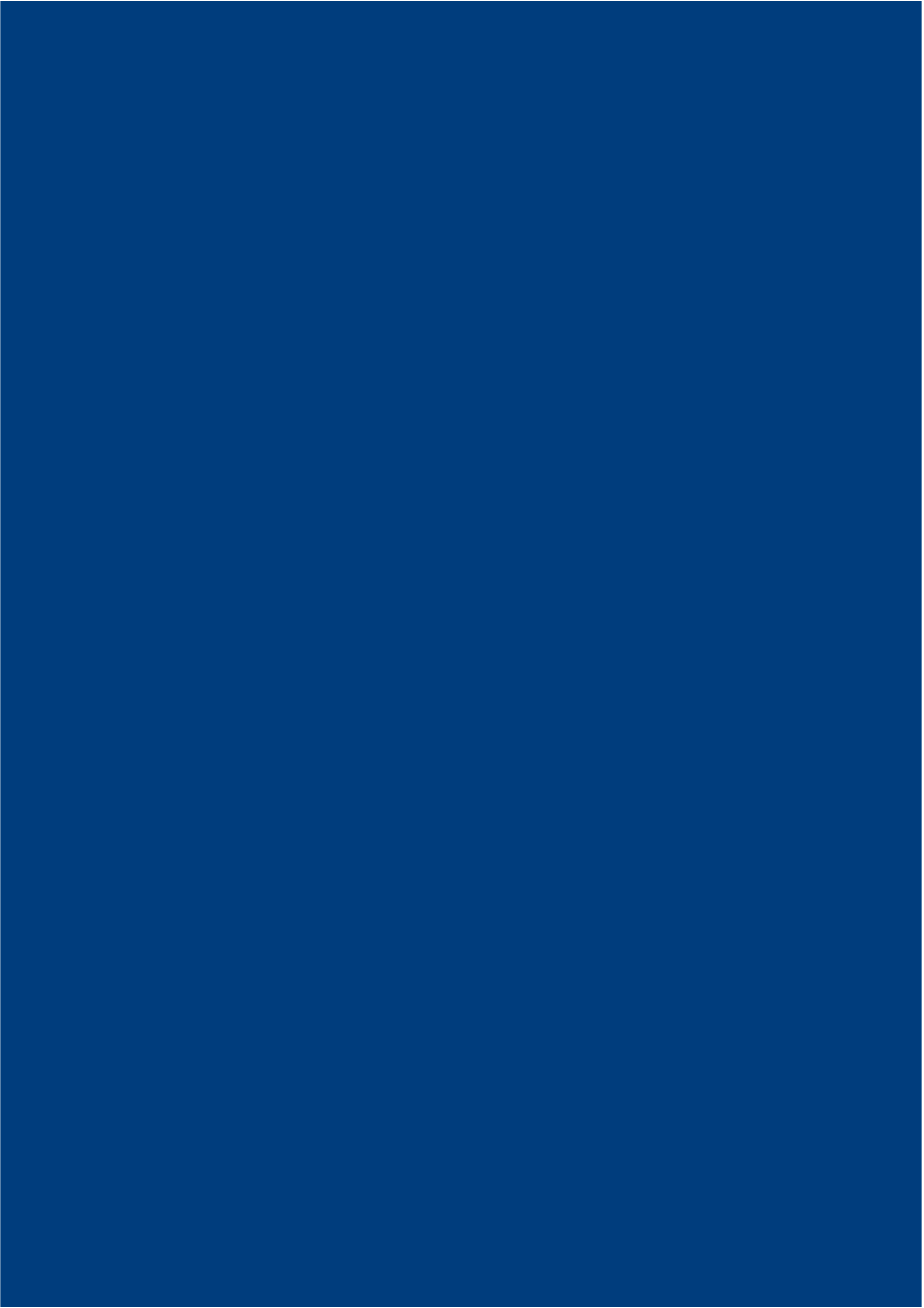# **HIGHLIGHTS**

|                               | 30 September 2007  | 30 September 2006  | $\%$    | $%$ change     |
|-------------------------------|--------------------|--------------------|---------|----------------|
|                               | $\epsilon$ million | $\epsilon$ million | change  | at constant    |
|                               |                    |                    |         | exchange rates |
| <b>Net sales</b>              | 644.6              | 626.9              | $2.8\%$ | $5.0\%$        |
| Trading profit                | 176.7              | 170.8              | $3.4\%$ | 5.7%           |
| <b>EBITDA</b> before one-offs | 144.6              | 139.2              | $3.9\%$ | $6.3\%$        |
| <b>EBITDA</b>                 | 143.4              | 139.1              | $3.1\%$ | $5.5\%$        |
| <b>EBIT</b> before one-offs   | 130.1              | 125.2              | $3.9\%$ | $6.5\%$        |
| <b>EBIT</b>                   | 128.8              | 125.1              | $3.0\%$ | $5.6\%$        |
| EBIT margin $(1)$             | 20.0%              | 20.0%              |         |                |
| Group profit before tax       | 115.5              | 113.7              | $1.5\%$ | $3.9\%$        |

(1): EBIT / net sales

|          | 30 September 2007  | 30 June 2007       | change             | 31 December 2006   | change             |
|----------|--------------------|--------------------|--------------------|--------------------|--------------------|
|          | $\epsilon$ million | $\epsilon$ million | $\epsilon$ million | $\epsilon$ million | $\epsilon$ million |
| Net debt | 293.3              | 328.0              | (34.7)             | 379.5              | (86.2)             |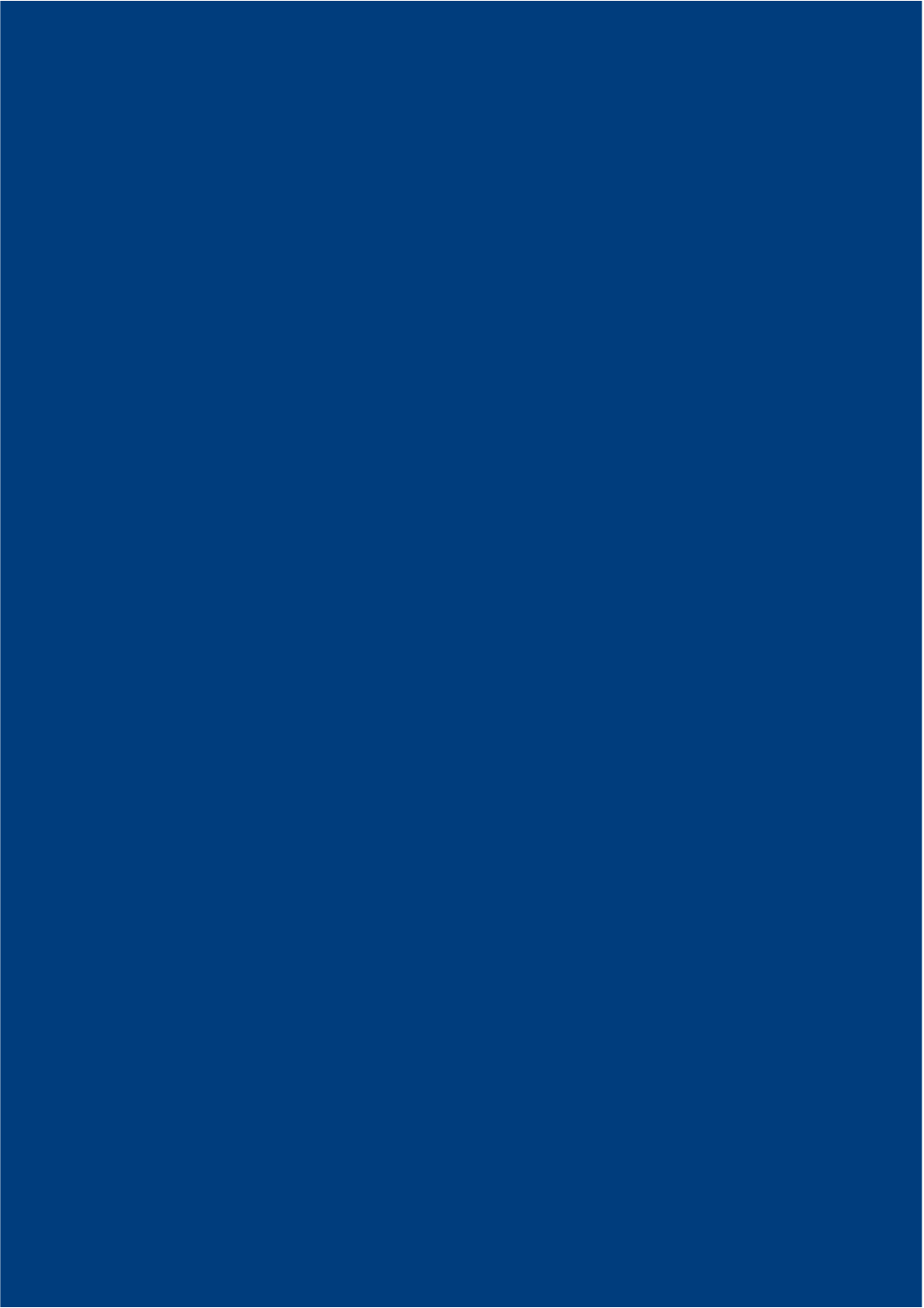# MANAGEMENT REPORT

# **SIGNIFICANT EVENTS IN THE PERIOD**

## *New trading company in China*

February 2007 saw the launch of Campari (Beijing) Trading Company, which is 100%-owned by the Campari Group and based in Beijing, China.

The company was set up with the aim of seizing the significant opportunity offered by the Chinese market. It will comprise two separate units, which will be responsible respectively for distributing the Group's wines and spirits*.*

## *New company in Argentina*

Following the acquisition of the Old Smuggler brand, concluded on 15 March 2006 following a ruling by the antitrust authority on 12 March 2007, the Campari Group was able to complete the acquisition of the Old Smuggler brand for distribution on the important Argentinian market.

As a result, Campari Argentina S.R.L., a company set up in 2006 and 100%-owned by the Campari Group, became operational.

The company imports malt from Scotland, and co-ordinates the production and sale of Old Smuggler Scotch whisky locally via an external bottling plant and an external distributor.

### *Ordinary shareholders' meeting of the Parent Company*

On 24 April 2007, the shareholders' meeting of Davide Campari-Milano S.p.A. approved the full-year results for the year ending 31 December 2006 and agreed the distribution of a dividend of  $\epsilon$  0.10 per share, which was unchanged from last year.

The shareholders' meeting also:

- appointed the Board of Directors for the three-year period 2007-2009, comprising Eugenio Barcellona, Luca Garavoglia, Paolo Marchesini, Marco P. Perelli-Cippo, Stefano Saccardi and Enzo Visone, as well as Enrico Corradi, Cesare Ferrero and Renato Ruggiero who serve as independent directors; Luca Garavoglia was also confirmed as Chairman of the Company;
- appointed the Board of Statutory Auditors, also for 2007-2009, comprising Antonio Ortolani as Chairman, Alberto Lazzarini and Giuseppe Pajardi as Permanent Auditors and Alberto Giarrizzo Garofalo, Gianpaolo Porcu and Paolo Proserpio as Deputy Auditors;
- $-$  approved the extension of the audit contract for Reconta Ernst & Young S.p.A. for the three-year period 2007-2009;
- authorised the Board of Directors to purchase and/or sell own shares to be used primarily for stock option plans; authorisation was requested for the purchase and/or sale of own shares not exceeding 10% of share capital including existing own shares.

# *Merger of Glen Grant S.r.l. into the Davide Campari-Milano S.p.A.*

On 8 May 2007, the Board of Directors decided to merge the 100%-owned subsidiary Glen Grant S.r.l., owner of the Glen Grant brand, into the Parent Company, Davide Campari-Milano S.p.A.

The aim was to continue streamlining the Group by reducing the number of companies.

The merger was completed on 19 July 2007, and became effective in respect of third parties from 1 September 2007, and for accounting and tax purposes from 1 January 2007.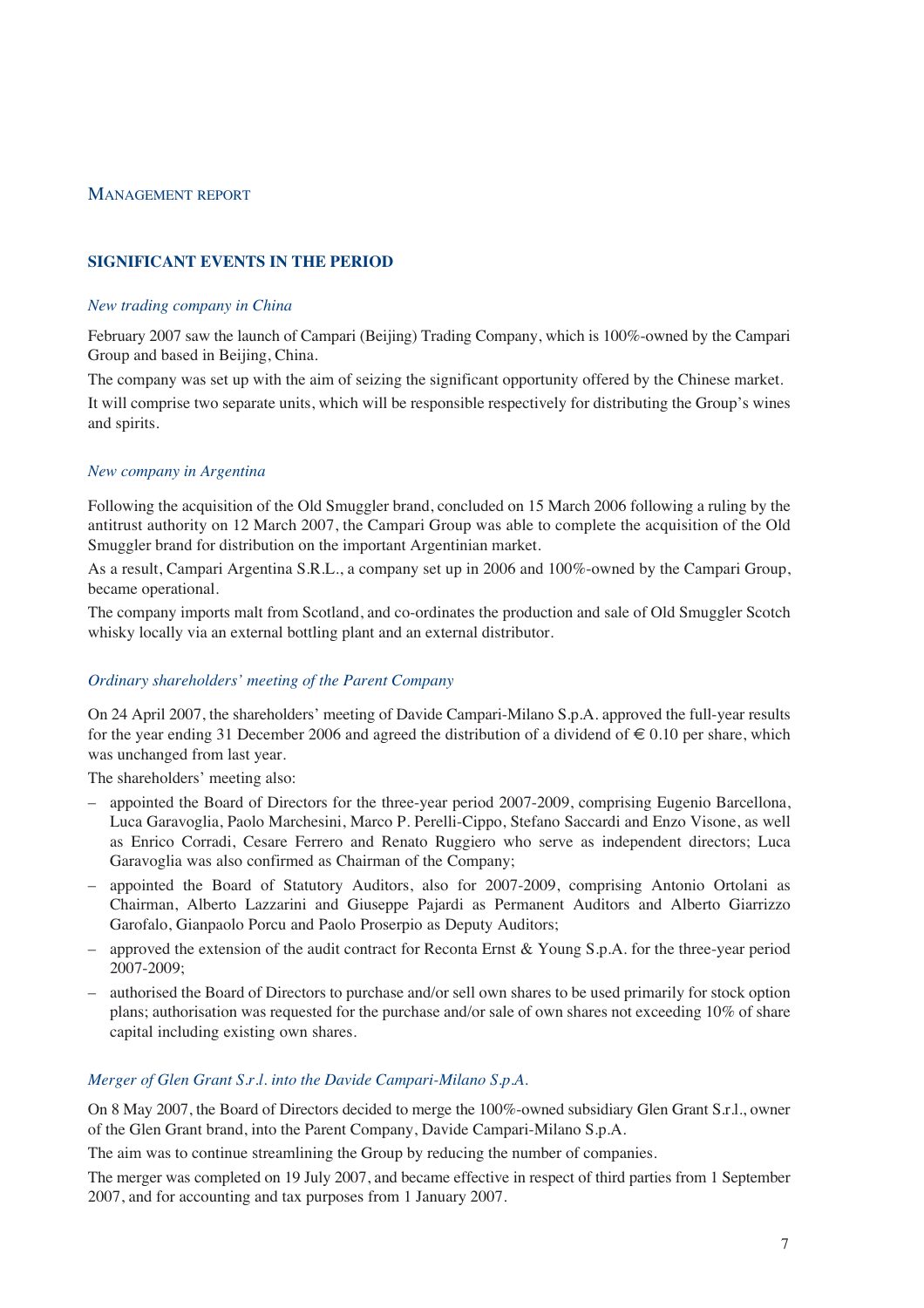### *Acquisition of Cabo Wabo Tequila*

On 7 May 2007 the Campari Group announced that it had signed an agreement to acquire an 80% stake in Cabo Wabo Tequila.

The transaction, due to be completed in January 2008, is worth US\$ 80 million (around  $\in$  57 million at current exchange rates), equivalent to a multiple of 11.8x projected EBITDA for 2007.

The Campari Group will have the opportunity to acquire the remaining 20% of Cabo Wabo Tequila in two tranches of 15% and 5% through call/put options that can be exercised in 2012 and 2015 respectively.

Cabo Wabo, an important ultra premium tequila brand with a reputation for extremely high quality, has won several prizes.

The product range includes Cabo Wabo Reposado, Cabo Wabo Añejo, Cabo Wabo Blanco and the new ultra luxury brand, Cabo Uno, which is barrel-aged for three years.

With sales of around 70,000 nine-litre cases, primarily in the United States, Cabo Wabo is one of the fastestgrowing brands in the US spirits market.

Cabo Wabo is a strategic acquisition for the Campari Group since it will contribute significantly to strengthening its portfolio of ultra premium brands in the US market and to increasing the focus on tequila, thanks to ownership of a brand in one of the categories with the highest market growth rates.

The creator and majority shareholder of Cabo Wabo is rock star Sammy Hagar, a tequila connoisseur, who in recent years has been an ambassador for the Cabo Wabo brand and the creative force behind its success.

Following completion of the transaction, Sammy Hagar and his partner Marco Monroy will continue to own 20% of Cabo Wabo, while Sammy Hagar will remain personally involved in decisions regarding product quality and in promotional activities for the business aimed at increasing brand awareness and sales in the US and the rest of the world.

#### *Management*

Following Enzo Visone's decision to resign from his position, the Board of Directors of Davide Campari-Milano S.p.A. appointed Bob Kunze-Concewitz as Chief Executive Officer of the Campari Group.

Robert Kunze-Concewitz was selected internally to provide continuity: he has been part of the Campari Group since 2005, and as Group Marketing Officer he developed and implemented new marketing strategies for the Group's most important brands in all markets.

Before joining Campari, he held positions with growing levels of responsibility at Procter & Gamble, rising to the position of Corporate Marketing Director of the Global Prestige Products Division.

## *Acquisition of X-Rated*

On 1 August 2007 the Campari Group completed the acquisition of X-Rated, which includes the super premium brand X-Rated Fusion Liqueur, the extremely high-quality vodka Jean-Marc XO and the ultra premium vodka X-Rated.

The cost of the transaction, which was announced on 19 July 2007, was US\$ 40 million ( $\in$  29 million), equating to a multiple of 9x the expected contribution margin.

In addition, the agreement provides for a price adjustment to be paid over the next three years, based on the increase in volumes over the same period.

X-Rated Fusion Liqueur was launched in the US in 2004 by Jean-Marc Daucourt, the creator of multi-award winning spirits, and Todd Martin, the former Chairman of Allied Domecq North America, who are the main shareholders of X-Rated.

The three brands, which have delivered exponential growth since being launched, are currently distributed in the US by the premium spirits importer Daucourt Martin Imports, LLC.

Thanks to this acquisition, which came shortly after the purchase of Cabo Wabo Tequila, the Campari Group has further enhanced its range of super premium and ultra premium spirits, and has strengthened its position in the US, a key market in the Group's international expansion strategy.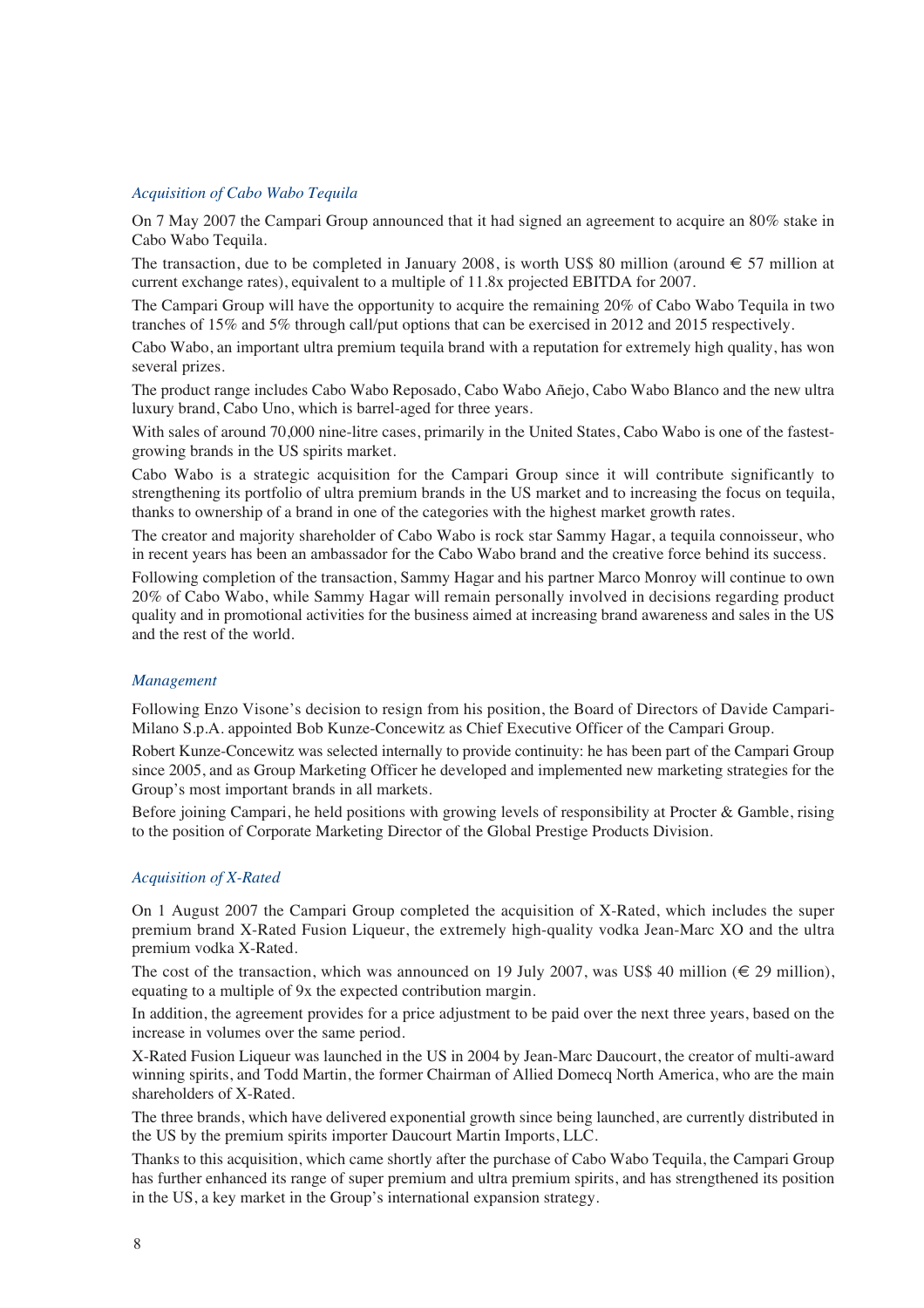### *New trading company in Austria*

August 2007 saw the launch of a new Vienna-based trading company, Campari Austria GmbH, 100%-owned by the Campari Group.

The new company was created with the aim of protecting the important local market with a direct sales and marketing structure.

#### *Termination of distribution agreement for 1800 Tequila and Gran Centenario*

On 11 September 2007, the Campari Group announced that its distribution of the 1800 Tequila and Gran Centenario brands under licence in the US will end on 31 December 2007.

From January 2008, the owner of the two tequila brands, the José Cuervo group, will manage them directly in the US market, via a wholly-owned subsidiary.

#### *Reorganisation of the Group's Italian wine companies*

In September 2007, the shareholders' meetings of Teruzzi & Puthod S.r.l., Giannina S.r.l. and Sella & Mosca S.p.A., approved the merger of Teruzzi & Puthod S.r.l. and Giannina S.r.l. into Sella & Mosca S.p.A., effective in respect of third parties on 1 November 2007, and for tax purposes on 1 January 2007.

In addition, as part of the reorganisation of the Group's Italian wine companies, the Group plans to transfer the Enrico Serafino wine business from the Parent Company Davide Campari-Milano S.p.A. to Sella & Mosca S.p.A.; to this end, expert reports as regards the transfer values are still being obtained.

These transactions will strengthen and rationalise the Group's wine business unit, which began operating on 1 January 2007.

### *Industrial restructuring*

As previously announced, on 30 September 2007, the Campari Group ceased production at the Sulmona plant and transferred it to other sites.

The Sulmona factory became part of the Group following the acquisition of Bols in 1995, and has never reached a sustainable level of efficiency, despite investments made and the transfer of production, and despite efforts to find new manufacturing opportunities, including on behalf of third parties.

Following the dramatic decline in the ready-to-drink market and the general downturn in the non-alcoholic fizzy drinks market, capacity utilisation at the Sulmona plant had fallen so low that it could not continue operating.

The Company has a long tradition of working closely with trade unions to minimise the social consequences of its unavoidable financial decisions; with this in mind, and in order to ease the impact of the closure on staff, it has undertaken, in partnership with workers' representatives, to set out a programme of alternative and support measures.

On 27 July 2007, at the ministry of work and social security, the Company and trade unions reached an agreement to implement a temporary unemployment compensation scheme (CIGS) for the workers at the Sulmona plant, in accordance with the laws in force.

The Company also showed its willingness to play a direct and active role in seeking companies operating in the food or other sectors to take over the site.

# **SALES PERFORMANCE IN THE PERIOD 1 JANUARY - 30 SEPTEMBER 2007**

### *Overall performance*

In the first nine months of 2007, sales totalled  $\in 644.6$  million, an overall increase of 2.8% compared with the same period of last year.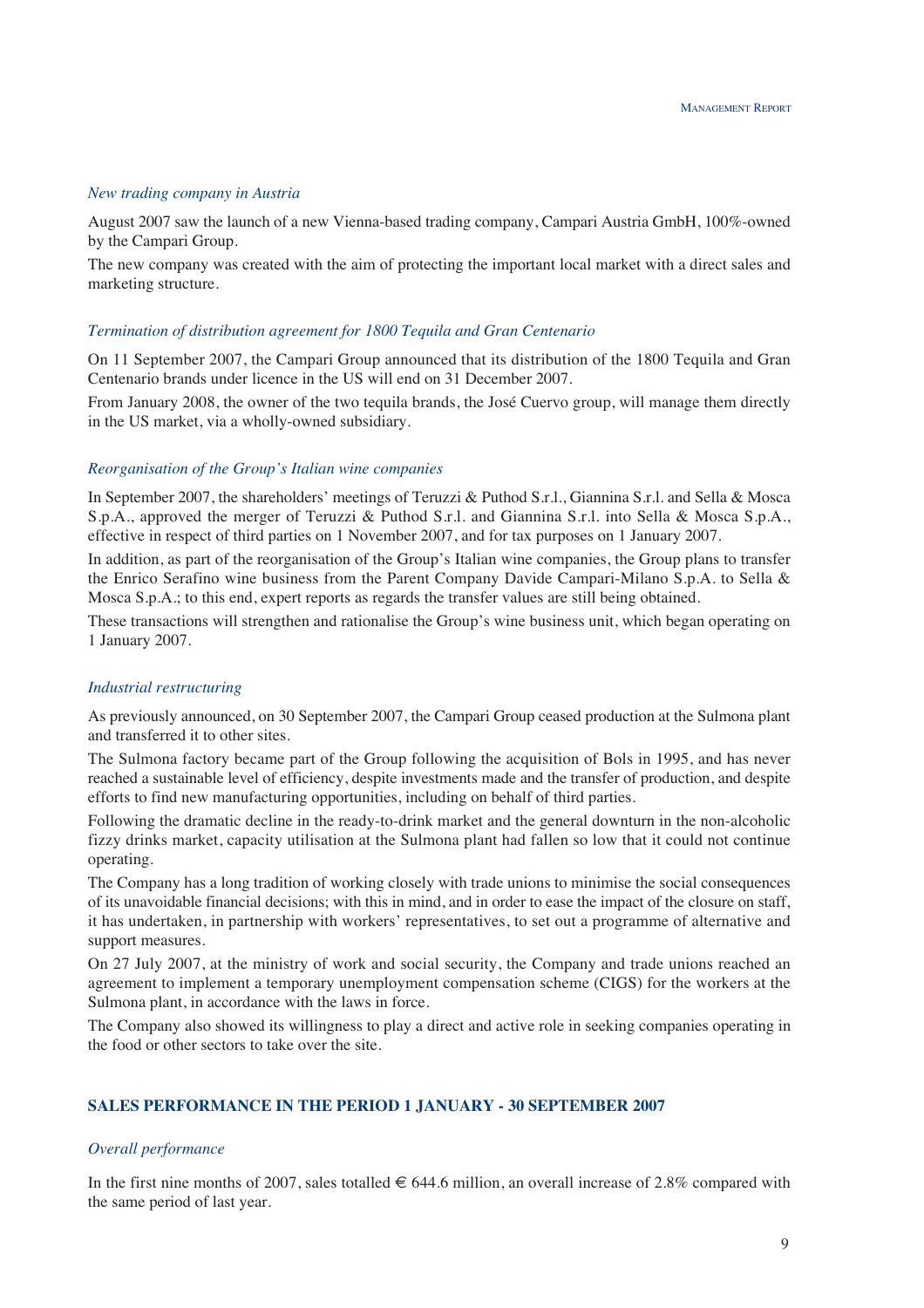On a same-structure basis and at constant exchange rates, organic growth was a highly satisfactory 8.2%. However, changes in the basis of consolidation and exchange rate movements had a negative effect, of 3.3% and 2.1% respectively.

|                                           | $\epsilon$ million | $%$ change versus        |
|-------------------------------------------|--------------------|--------------------------|
|                                           |                    | January - September 2006 |
| - net sales 1 January - 30 September 2007 | 644.6              |                          |
| - net sales 1 January - 30 September 2006 | 626.9              |                          |
| <b>Total change</b>                       | 17.8               | $2.8\%$                  |
| of which:                                 |                    |                          |
| organic growth                            | 51.6               | 8.2%                     |
| external growth                           | $-20.4$            | $-3.3\%$                 |
| exchange rate effect                      | $-13.4$            | $-2.1\%$                 |
| <b>Total change</b>                       | 17.8               | $2.8\%$                  |

This positive performance was driven by SKYY Vodka, Aperol and the Brazilian brands in the spirits segment, by Cinzano sparkling wine and vermouth in the wines segment and Crodino in the soft drinks business.

The external growth figure was down  $3.3\%$  ( $\epsilon$  –20.4 million), after Lipton Ice Tea sales on the Italian market were discontinued.

At the end of last year, Campari Italia S.p.A. and Unilever agreed not to renew the distribution contract for Lipton Ice Tea brand products after it expired in December.

As a result, for the purposes of determining organic growth for 2007, sales of this brand in 2006 are considered a negative change in the basis of consolidation.

In the first nine months of 2007, when most sales of this product are recorded, the related negative impact was  $\in$  27.3 million.

In contrast, external growth boosted the Group's sales by  $\epsilon$  6.9 million in the period, of which Glen Grant and Old Smuggler (acquired on 15 March 2006) accounted for  $\in$  4.0 million; a smaller contribution came from sales on the US market, starting in August, of the newly-acquired X-Rated brands.

Lastly, distribution of the third-party brand Russky Standart Vodka, which began in July last year in Germany and Switzerland, and in September 2007 in Italy, further boosted sales.

The table below shows a breakdown by brand of sales recorded under external growth.

| Sales in the first nine months of 2007: breakdown of external growth | $\epsilon$ million |
|----------------------------------------------------------------------|--------------------|
| Glen Grant, Old Smuggler and Braemar                                 | 4.0                |
| X-Rated brands                                                       | 0.7                |
| Sub-total - Group brands                                             | 4.7                |
| Discontinued distribution of Lipton Ice Tea in Italy                 | $-27.3$            |
| Other third-party brands                                             | 2.2                |
| Sub-total - third-party brands                                       | $-25.1$            |
| <b>Total</b>                                                         | $-20.4$            |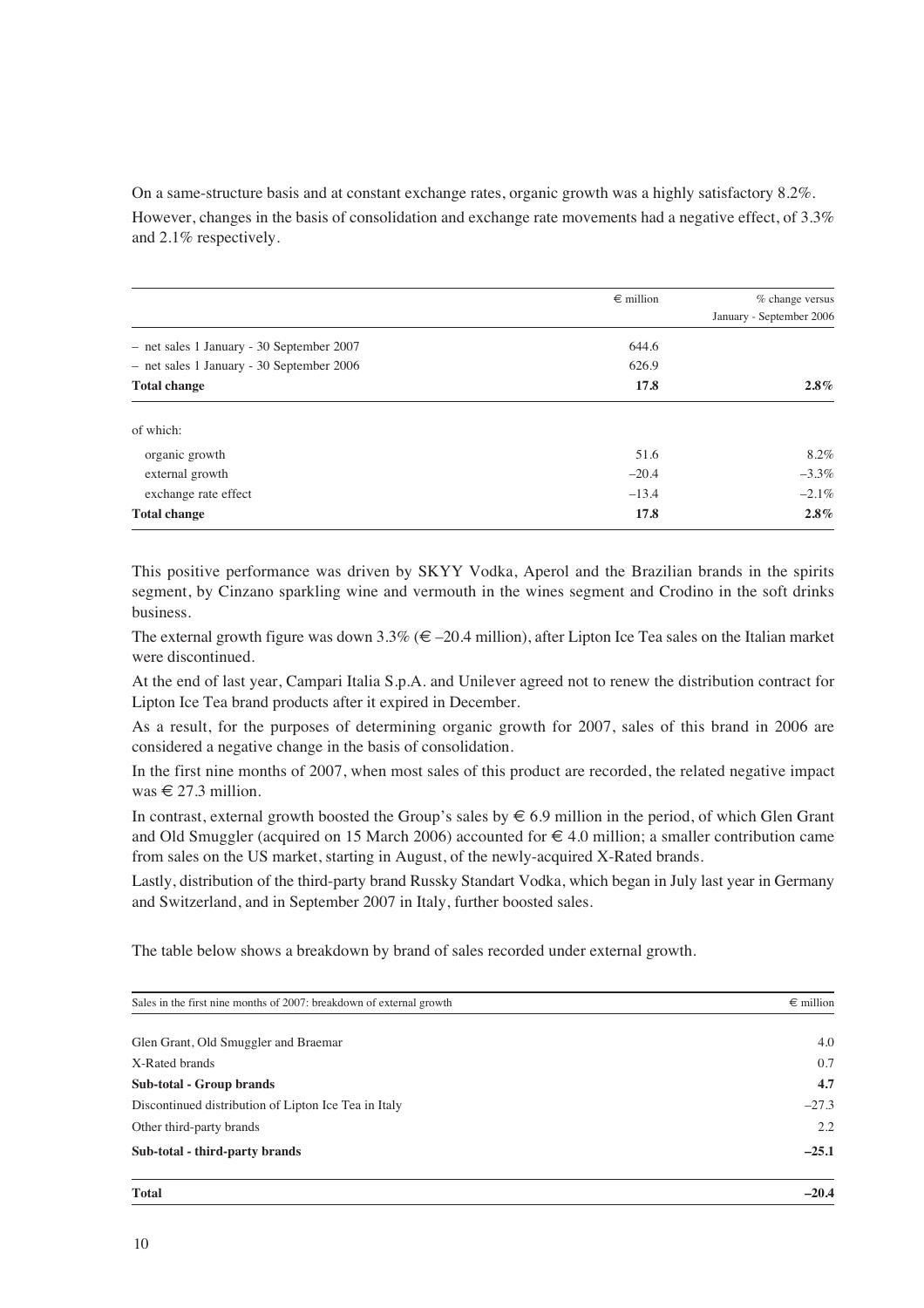The trend in average exchange rates in the first nine months of 2007 was less favourable than in the same period of 2006, and had a negative effect on sales of 2.1%. This was due mainly to the rise of the euro against the US dollar, which declined by 7.5%.

The table below shows the average exchange rates for the currencies of greatest importance for the Group.

| Average exchange rates for the period 1 January - 30 September | 2007    | 2006    | % change  |
|----------------------------------------------------------------|---------|---------|-----------|
| $\text{USS} \times 1 \in$                                      | 1.344   | 1.244   |           |
| $\epsilon$ x 1 US\$                                            | 0.7438  | 0.8039  | $-7.5\%$  |
| BRL $x 1 \in$                                                  | 2.690   | 2.717   |           |
| $\epsilon$ x 1 BRL                                             | 0.3717  | 0.3681  | $1.0\%$   |
| CHF $x 1 \in$                                                  | 1.637   | 1.566   |           |
| $\epsilon$ x 1 CHF                                             | 0.6108  | 0.6384  | $-4.3\%$  |
| JPY $x 1 \in$                                                  | 160.388 | 144.128 |           |
| $\epsilon$ x 1000 JPY                                          | 6.2349  | 6.9383  | $-10.1\%$ |
| GBP $x 1 \in$                                                  | 0.677   | 0.685   |           |
| $\epsilon$ x 1 GBP                                             | 1.4781  | 1.4607  | 1.2%      |

## *Sales by region*

All regions delivered good organic growth in the first nine months of the year, with rates ranging from 5.8% for Italy to 15.0% for the rest of the world and duty free.

The first table below shows the breakdown and growth of sales by region, while the second breaks down the overall change in each region by organic growth, external growth and the effect of exchange rate movements.

|                                 | 1 January - 30 September 2007 |                                            |                    | 1 January - 30 September 2006 | $%$ change              |
|---------------------------------|-------------------------------|--------------------------------------------|--------------------|-------------------------------|-------------------------|
|                                 | $\epsilon$ million            | $\%$                                       | $\epsilon$ million | $\%$                          | 2007/2006               |
| Italy                           | 267.8                         | 41.5%                                      | 277.9              | 44.3%                         | $-3.6\%$                |
| Europe                          | 135.2                         | 21.0%                                      | 117.6              | 18.8%                         | 15.0%                   |
| Americas                        | 209.2                         | 32.5%                                      | 202.7              | 32.3%                         | 3.2%                    |
| Rest of the world and duty free | 32.4                          | 5.0%                                       | 28.7               | $4.6\%$                       | 13.1%                   |
| <b>Total</b>                    | 644.6                         | 100.0%                                     | 626.9              | 100.0%                        | $2.8\%$                 |
| Breakdown of % change           |                               | Total % change<br>1 January - 30 September | organic growth     | external growth               | exchange<br>rate effect |
| Italy                           |                               | $-3.6\%$                                   | 5.8%               | $-9.4\%$                      | $0.0\%$                 |
| Europe                          |                               | 15.0%                                      | 11.4%              | 3.8%                          | $-0.3\%$                |
| Americas                        |                               | $3.2\%$                                    | 8.8%               | 0.6%                          | $-6.2\%$                |
| Rest of the world and duty free |                               | 13.1%                                      | 15.0%              | 0.2%                          | $-2.1\%$                |

In **Italy**, positive organic growth of 5.8% was more than offset by negative external growth of 9.4%; sales therefore fell by 3.6% overall.

**Total 2.8% 8.2%** –**3.3%** –**2.1%**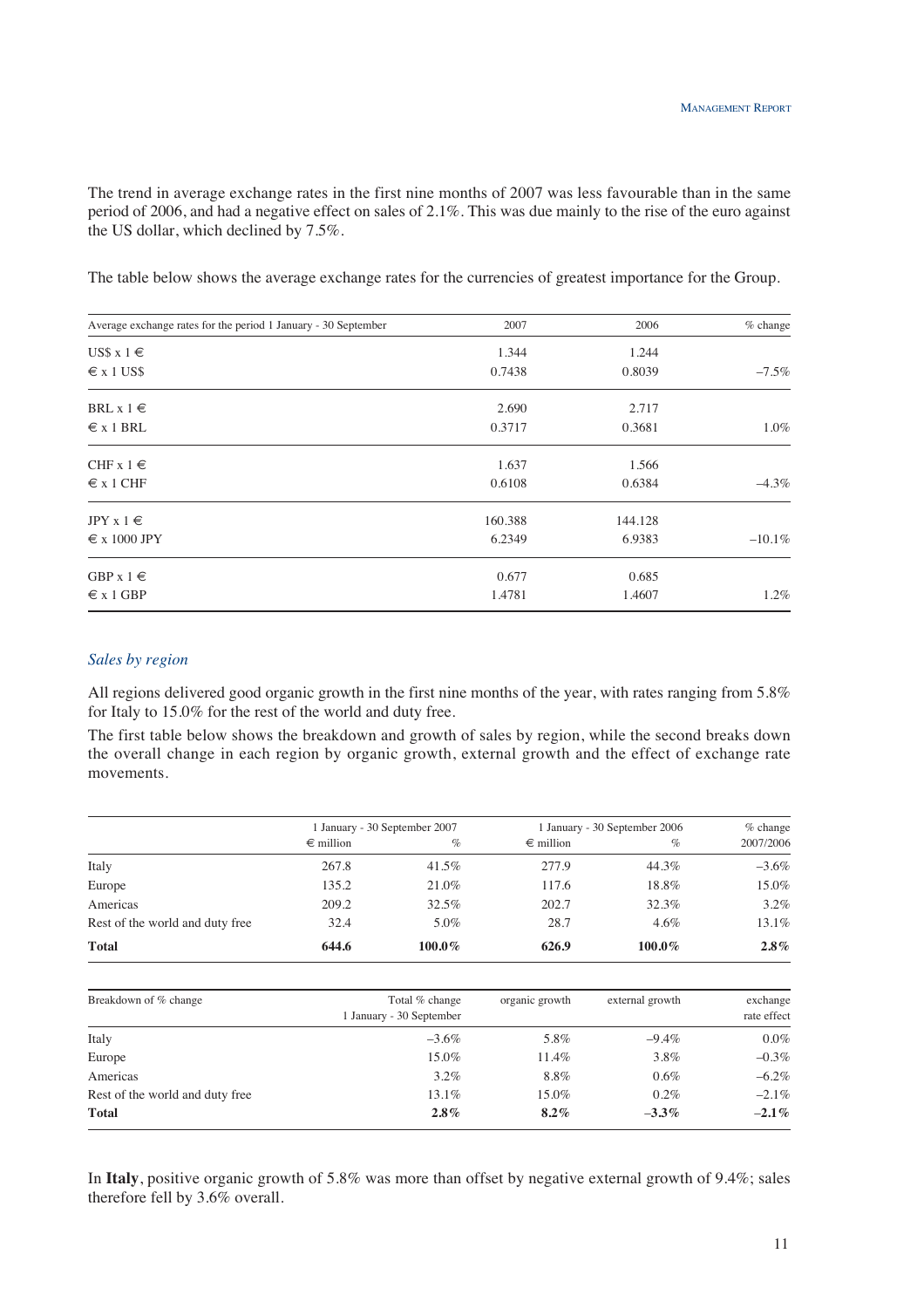On a same-structure basis, organic growth was boosted by an excellent sales performance from Campari, Aperol, Crodino and Cinzano (both sparkling wines and vermouth).

The negative overall change was due to the third-party brand Lipton Ice Tea, which the Group stopped distributing at the end of 2006, and which was only partly offset by the external growth relating to Glen Grant.

Sales in **Europe** were very good overall, with growth of 15.0%, or 11.4% on a same-structure basis and at constant exchange rates.

This result was driven by a positive sales trend in all main European markets, especially Russia, where sales of Cinzano vermouth were particularly strong.

Sales in Germany, the region's main market, were good too, with positive organic growth for all brands except Campari, as a price increase in the third quarter led to a substantial drop in sales of this brand.

External growth for this region was positive, at 3.8%, due to the start-up of distribution of the third-party vodka brand Russky Standart in Germany and Switzerland, which generated very encouraging results, and to the sale of Glen Grant products.

The negative exchange rate effect, mainly due to depreciation of the Swiss franc, was marginal at 0.3%.

The **Americas** posted sales growth of 3.2% overall, as a negative exchange rate effect of 6.2% eroded a large part of the excellent organic sales growth of 8.8%.

The two tables below show a further breakdown of sales in this region which, thanks to the Group's major presence on the US and Brazilian markets, account for about a third of total business.

|                 |                    | 1 January - 30 September 2007 |                    | January - 30 September 2006 |           |
|-----------------|--------------------|-------------------------------|--------------------|-----------------------------|-----------|
|                 | $\epsilon$ million | %                             | $\epsilon$ million | $\%$                        | 2007/2006 |
| US              | 157.0              | 75.1%                         | 157.2              | 77.5%                       | $-0.1\%$  |
| <b>Brazil</b>   | 42.1               | 20.1%                         | 38.5               | 19.0%                       | 9.4%      |
| Other countries | 10.1               | 4.8%                          | 7.1                | $3.5\%$                     | 42.5%     |
| <b>Total</b>    | 209.2              | $100.0\%$                     | 202.7              | $100.0\%$                   | $3.2\%$   |

| Breakdown of % change | Total % change<br>1 January - 30 September | organic<br>growth | $%$ change<br>external growth | exchange<br>rate effect |
|-----------------------|--------------------------------------------|-------------------|-------------------------------|-------------------------|
| US                    | $-0.1\%$                                   | 7.1%              | $0.8\%$                       | $-7.9\%$                |
| <b>Brazil</b>         | $9.4\%$                                    | 8.4%              | $0.0\%$                       | 1.1%                    |
| Other countries       | 42.5%                                      | 48.7%             | $0.0\%$                       | $-6.1\%$                |
| <b>Total</b>          | $3.2\%$                                    | $8.8\%$           | $0.6\%$                       | $-6.2\%$                |

Organic growth on the **US** market was 7.1%, thanks to a double-digit increase in sales of SKYY Vodka; of the third-party brands sold there, 1800 Tequila did well, but sales of Cutty Sark Scotch whisky fell sharply after a price rise.

External growth, at 0.8%, was mainly attributable to X-Rated Fusion Liqueur, and to a lesser extent, to the related brands (Jean-Marc XO Vodka and X-Rated Vodka), which were distributed from August; Old Smuggler Scotch whisky (acquired last year) also contributed to external growth.

The significant fall in the value of the US dollar during the period generated a negative exchange rate effect of 7.9%, reducing the real rate of sales growth for the US to -0.1% overall.

In **Brazil**, organic growth was an excellent 8.4%, driven by a good performance from all the major brands, particularly Campari and Dreher.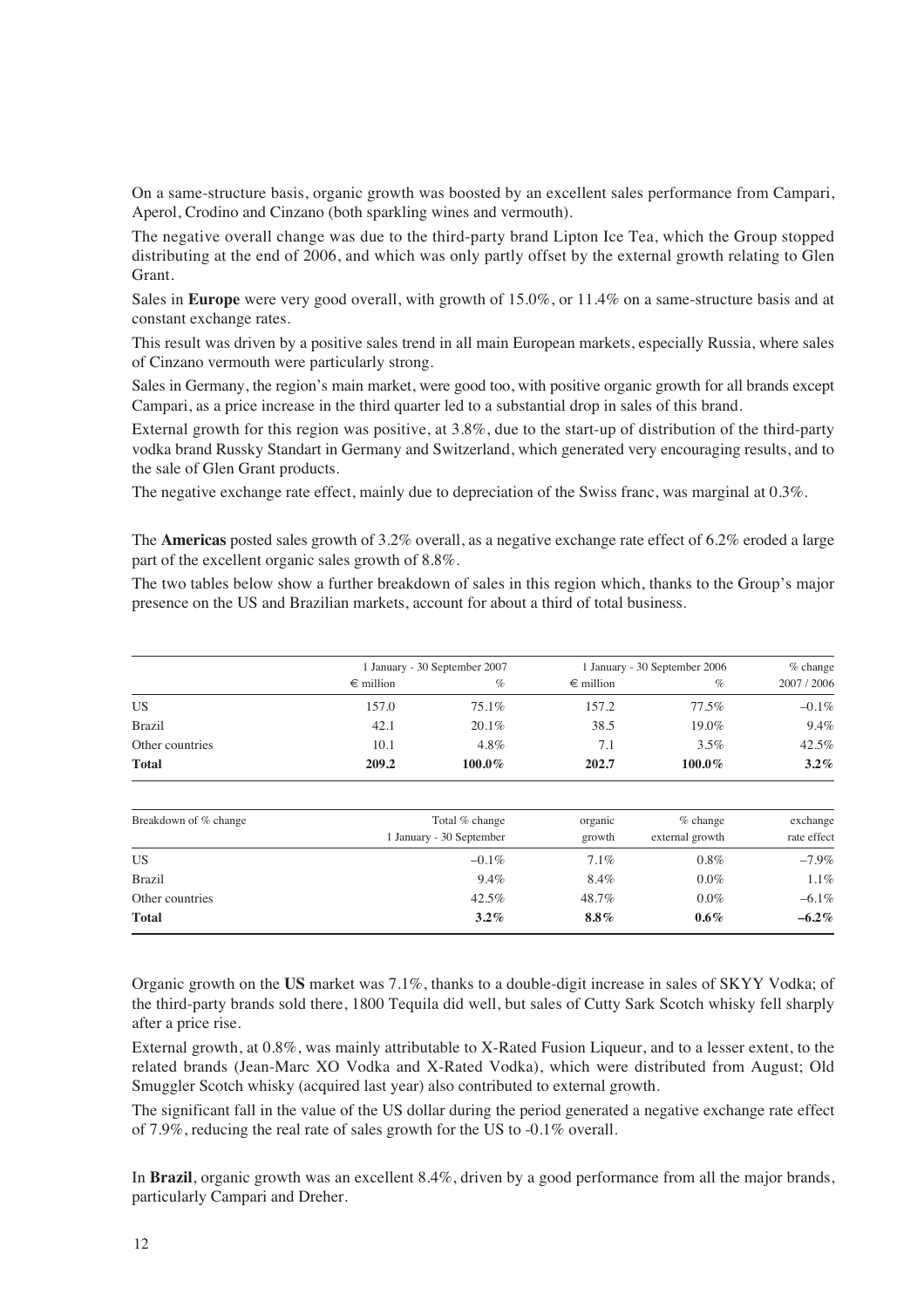This figure increases to 9.4% at actual exchange rates, following the appreciation of the Brazilian real (1.1%).

In the other countries of the Americas, which account for just under 5% of the total, sales jumped by 42.5%, largely owing to the start-up of distribution of Old Smuggler in Argentina.

Among the most important markets in the region, Canada continued to produce good results, thanks particularly to SKYY Vodka sales.

Sales in the **rest of the world and duty free** segment rose by 13.1% during the period (15.0% at constant exchange rates).

Duty free sales, which are recorded worldwide, were up by an excellent 20%, as a result of last year's initiative to strengthen sales operations.

In the two most important markets included in the rest of the world segment, Australia and Japan, sales were very positive in the former and negative in the latter.

#### *Sales by business area*

Organic sales growth was 8.2% in the first nine months of 2007, and all areas of the business delivered a positive performance at constant exchange rates and on a same-structure basis.

The comparison with last year also remains extremely positive in real terms; only the soft drinks business saw a contraction, due entirely to the termination of distribution of Lipton Ice Tea.

The first of the two tables below shows growth in sales by business area, while the second breaks down the overall change in each segment by organic growth, external growth and the effect of exchange rate movements.

|                       | 1 January - 30 September 2007 |                | 1 January - 30 September 2006 |           | $%$ change  |
|-----------------------|-------------------------------|----------------|-------------------------------|-----------|-------------|
|                       | $\epsilon$ million            | $\%$           | $\epsilon$ million            | $\%$      | 2007 / 2006 |
| Spirits               | 456.8                         | 70.9%          | 432.6                         | 69.0%     | 5.6%        |
| Wines                 | 92.3                          | 14.3%          | 80.2                          | 12.8%     | 15.1%       |
| Soft drinks           | 83.3                          | 12.9%          | 105.3                         | 16.8%     | $-20.9\%$   |
| Other sales           | 12.3                          | 1.9%           | 8.9                           | 1.4%      | 38.8%       |
| <b>Total</b>          | 644.6                         | 100.0%         | 626.9                         | 100.0%    | $2.8\%$     |
| Breakdown of % change |                               | Total % change | organic                       | external  | exchange    |
|                       | 1 January - 30 September      |                | growth                        | growth    | rate effect |
| Spirits               |                               | 5.6%           | $7.3\%$                       | 1.3%      | $-3.0\%$    |
| Wines                 |                               | 15.1%          | 15.5%                         | $0.0\%$   | $-0.4\%$    |
| Soft drinks           |                               | $-20.9\%$      | 5.0%                          | $-25.9\%$ | $0.0\%$     |
| Other sales           |                               | 38.8%          | 25.9%                         | 12.9%     | $-0.1\%$    |
| <b>Total</b>          |                               | 2.8%           | $8.2\%$                       | $-3.3\%$  | $-2.1\%$    |

## *Spirits*

Sales of spirits totalled  $\in$  456.8 million, a rise of 5.6% on the first nine months of 2006.

Stripping out the contribution of external growth (1.3%) and the negative exchange rate effect (–3.0%), the segment registered organic growth of 7.3%.

Sales of **Campari** were up by 2.3% at constant exchange rates (1.6% at actual exchange rates), with sales dipping in the third quarter, after a very positive first half of the year.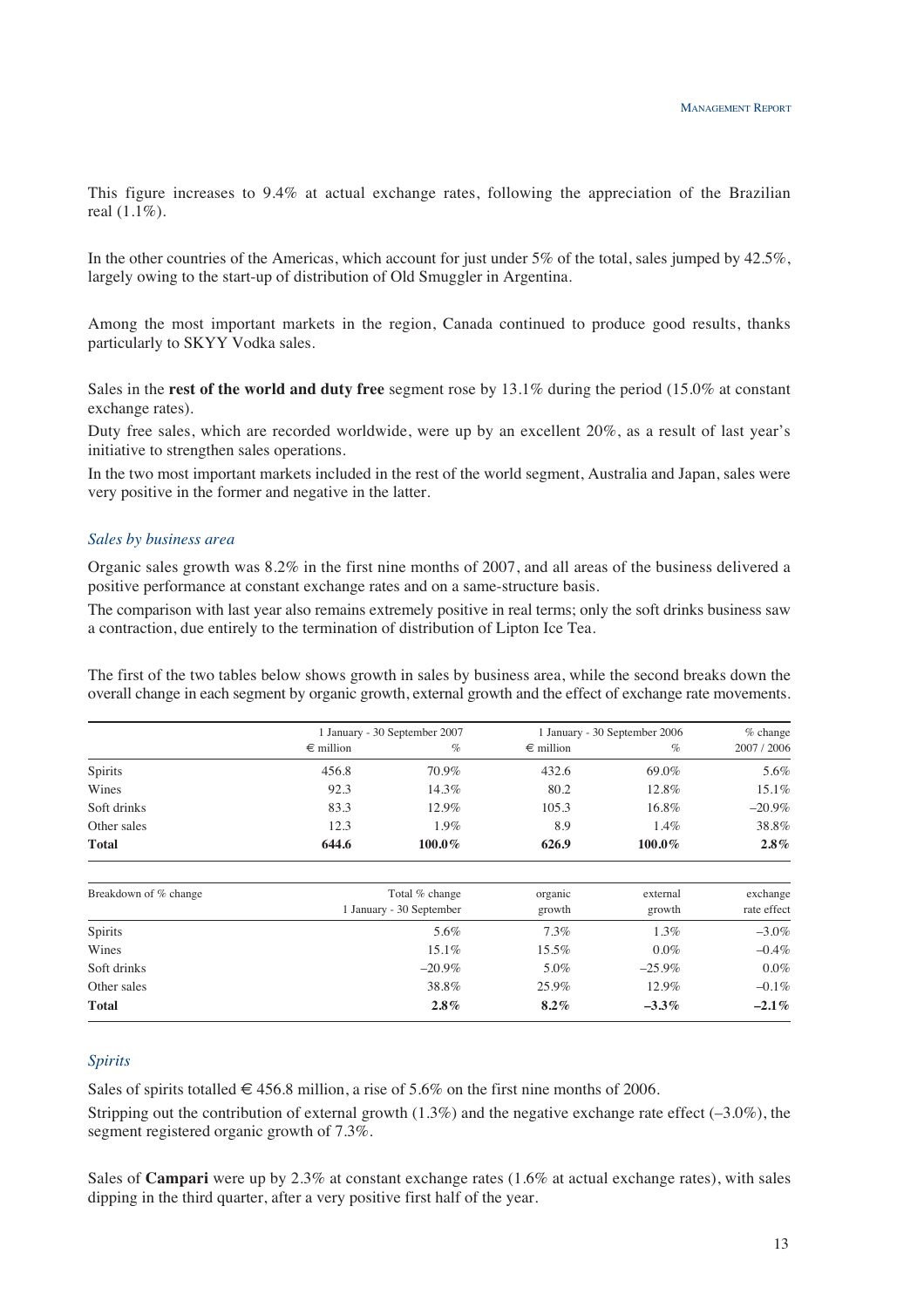Regarding the main markets, third-quarter sales were positive in Italy and Brazil, while in Germany the contraction in volumes following a price increase was bigger than expected.

However, the slowdown of Campari sales in Germany was caused by contingent, and therefore temporary factors, since it relates more to distribution issues than consumption trends.

In addition, sales figures in certain markets were affected by an unfavourable comparison with the third quarter of 2006, when sales were particularly buoyant as distributors rebuilt their stocks following the introduction of new packaging.

The **SKYY** brand (SKYY Vodka and flavoured lines) generated sales growth of 14.5% at constant exchange rates in the first nine months.

At actual exchange rates, growth was 6.6%, due to the combined effect of the high concentration of sales in the US and the significant decline in the US dollar.

The growth of this brand continues to be boosted by both a positive trend on the US market and a rise in exports; in addition to good results in the three main markets of Italy, Germany and Canada, during the period export sales were extended to China, where the Campari (Beijing) Trading Company, the new trading company fully controlled by the Group, began operating a few months ago.

Sales of **CampariSoda**, which are almost entirely recorded on the Italian market, were flat compared with the same period last year.

Sales of **Aperol** jumped by 19.6% in the first nine months of the year.

Aperol continues to record exceptional growth, with sales consistently rising at double-digit rates on the Italian market, which accounts for almost 90% of the total for this brand.

In addition, Aperol is beginning to record excellent progress on other European markets, such as Germany and Austria, where sales to end consumers are growing strongly.

Sales of **Aperol Soda**, recorded exclusively on the Italian market, were up 7.0%.

Sales of the **Brazilian brands** went up by 8.7% at constant exchange rates (9.7% at actual exchange rates), thanks to the modest rise in value of the Brazilian real.

Both Dreher aguardiente and the admix whiskies (especially Drury's) performed well.

Organic sales growth contributed by **Glen Grant** and **Old Smuggler** was extremely good, at 29.3% overall; it is worth noting that a significant proportion of sales of these products is typically recorded in the last quarter of the year.

Sales of **Ouzo 12** were up 8.3% (7.9% at actual exchange rates), confirming the positive trend of the brand on the German market, and marking the return to a positive performance on its domestic market of Greece.

Sales of **Cynar** went up by 4.4% at constant exchange rates (3.9% at actual exchange rates).

The fall in sales in Italy and Brazil was more than offset by a good performance in Switzerland and via the duty free channel.

Sales of **Campari Mixx**, almost all of which are recorded in Italy, turned positive again (+1.8%) after a long period of decline.

Now that the sharp contraction in the ready-to-drink market seen in the past few years has come to an end, this brand is expected to carve out a healthy niche in the market, with lower sales volumes but good profitability.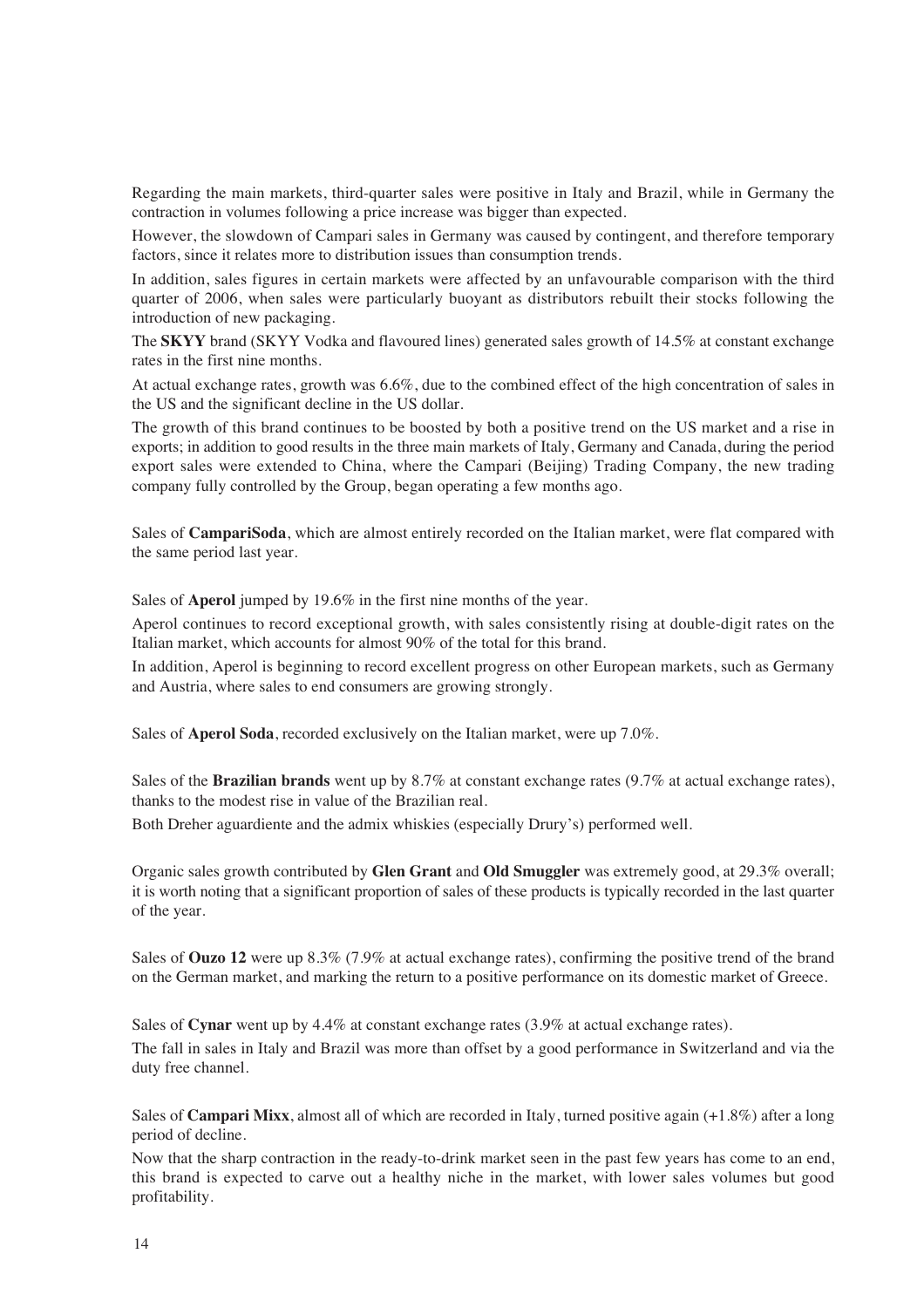As for the Group's other spirits brands, sales of **Zedda Piras** Mirto di Sardegna rose by 4.3%, while Biancosarti registered a decline.

The main **third-party brands** generally produced positive results, with the exception of the Scotch whiskies. In particular:

- Jack Daniel's performed well, with sales, mostly recorded on the Italian market, up 9.2%;
- sales of Jägermeister, again on the Italian market, were up 5.9%;
- sales of 1800 Tequila rose by  $6.3\%$  in local currency in the US (–1.6% at actual exchange rates);
- C&C brands, distributed mainly in the US, registered growth of 5.4% at constant exchange rates  $(-2.0\%$ at actual exchange rates);
- Suntory brands, also chiefly sold in the US, posted sales growth of  $3.2\%$  (–4.0% at actual exchange rates);
- Scotch whisky sales were down 20.8% (–26.1% at actual exchange rates), which was largely attributable to Cutty Sark in the US following a price rise, and a negative trend on the Italian market.

### *Wines*

Wine sales were especially strong in early 2007, and totalled  $\in$  92.3 million in the first nine months of the year, an increase of 15.1% compared with the same period of last year.

Growth during the period was entirely organic, at 15.5%, while exchange rates had a negative impact of only 0.4%.

The robust growth of the Cinzano brand was the main factor behind the excellent overall performance of the wine segment.

Sales of Cinzano vermouth were up 18.8% compared with the same period of last year (18.2% at actual exchange rates).

The extension of distribution to new markets, and the substantial amount spent in previous years on advertising and promotions targeted at high-potential markets, are now delivering the expected results, with sales of this brand rising continually.

The main market for the brand is Russia, where sales growth was highly significant during the period, partly due to a delay in deliveries at the start of last year because of changes in the law.

Other markets that put in very good performances were Italy, Spain, the Czech Republic, and the duty free channel.

**Cinzano sparkling wines** also sold very well, rising by 20.2% at constant exchange rates (19.6% at actual exchange rates).

Sales on the German and Italian markets, which account for around 70% of the total for this brand, were extremely positive.

The repositioning of the brand in Germany is producing excellent results, and double-digit growth was registered in an important period for sparkling wines.

Although the rate of growth for the first nine months was still higher in Italy than in Germany, the result was not particularly significant, as the last quarter of the year is the most important for the sale of sparkling wines.

**Sella & Mosca** wines achieved growth of 5.8%, thanks to a positive performance on the Italian market, and a substantial increase in exports, mainly to Germany and the US.

The **Riccadonna**, **Mondoro** and **Cantina Serafino** brands also did very well, achieving excellent performances on their main markets, i.e. Australia, Russia and Italy respectively.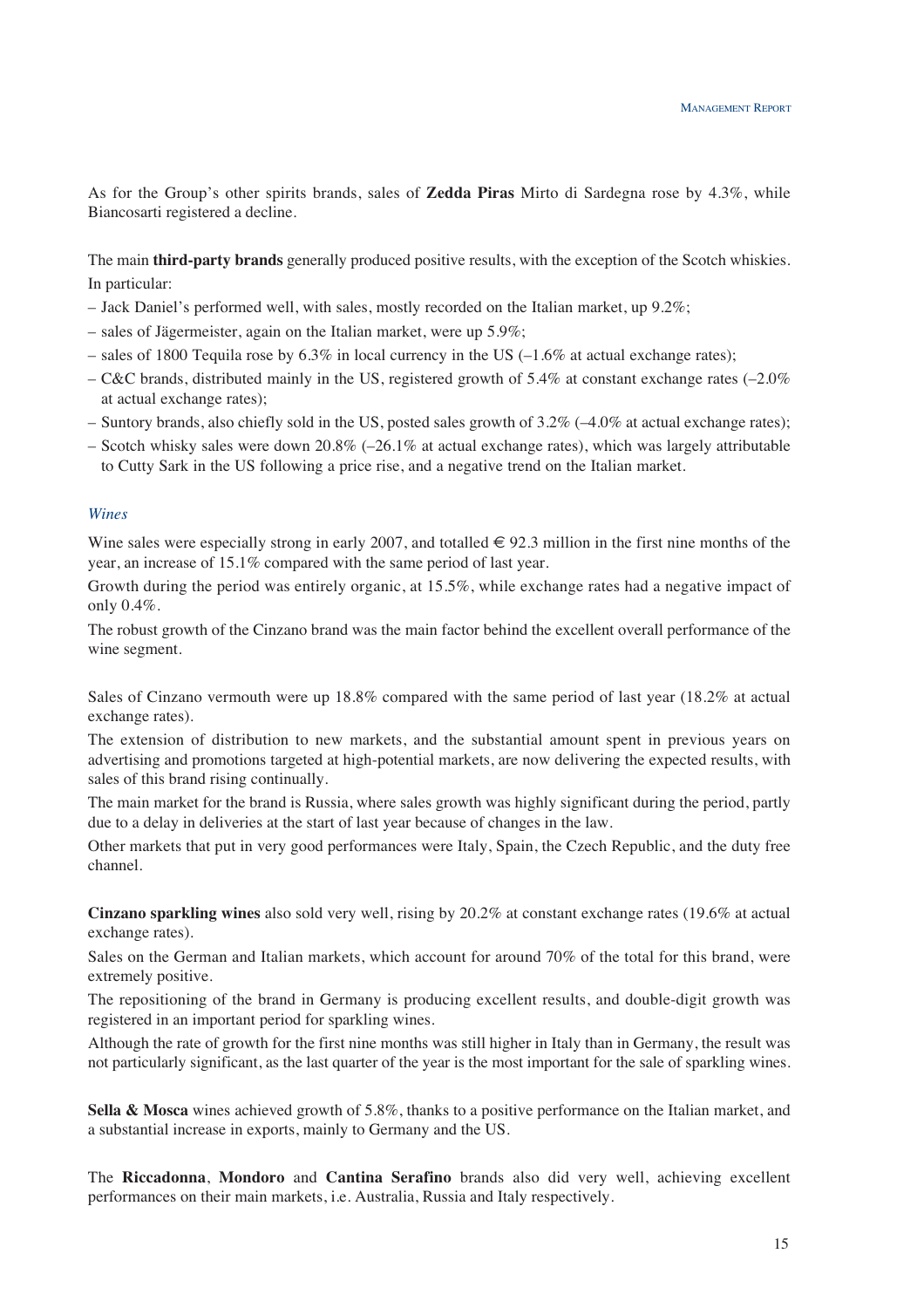Sales of **Teruzzi & Puthod** wines fell year-on-year, as a reorganisation of the international distribution structure for these products is still under way.

## *Soft drinks*

Soft drinks recorded sales of  $\epsilon$  83.3 million in the first nine months of 2007.

This was an increase of 5.0% on a same-structure basis, but a decline of 20.9% taking into account the negative effect of the end of distribution of the third-party brand Lipton Ice Tea.

The sales trend was positive for all brands in this business area, although the best performance came from **Crodino**, with growth of 7.8%. Sales of Crodino are almost entirely recorded in Italy, where the brand continues to grow steadily.

Sales of **Lemonsoda, Oransoda and Pelmosoda** went up by 5.1%, thanks partly to better weather than last year.

This factor also contributed to the growth posted by mineral waters and other soft drinks.

### *Other sales*

In the first half of 2007, "other sales" totalled  $\in$  12.3 million, an overall advance of 38.8%.

Growth in this segment, which includes revenues from the sale of raw materials and semi-finished goods and revenues from co-packing services, was entirely attributable to the sale of malt distillate produced and sold by Glen Grant Distillery Company Ltd. to the Pernod Ricard group, based on agreements signed at the time of the acquisition of Glen Grant.

The results for this segment comprised organic growth of 25.9% and external growth of 12.9%, as last year's sales were recorded only from 15 March (the date the Glen Grant acquisition was completed).

### **SALES PERFORMANCE IN THE THIRD QUARTER OF 2007**

Third-quarter sales totalled  $\epsilon$  204.0 million, down 2.4% compared with the third quarter of 2006, due to a negative external growth figure  $(-3.9\%)$  and a negative exchange rate effect  $(-1.8\%)$ .

The overall trend in third-quarter sales was strongly influenced by the termination of distribution of the thirdparty brand Lipton Ice Tea, which recorded particularly high sales ( $\epsilon \in (9.0 \text{ million})$  in the third quarter of 2006, and by the fall in the US dollar.

Organic growth was positive, however, at 3.4%.

|                                            | $\epsilon$ million | % change compared<br>to the third quarter of 2006 |
|--------------------------------------------|--------------------|---------------------------------------------------|
|                                            |                    |                                                   |
| $-$ net sales in the third quarter of 2007 | 204.0              |                                                   |
| $-$ net sales in the third quarter of 2006 | 209.0              |                                                   |
| <b>Total change</b>                        | $-5.0$             | $-2.4\%$                                          |
| of which:                                  |                    |                                                   |
| organic growth                             | 7.0                | 3.4%                                              |
| external growth                            | $-8.3$             | $-3.9\%$                                          |
| exchange rate effect                       | $-3.8$             | $-1.8\%$                                          |
| <b>Total change</b>                        | $-5.0$             | $-2.4\%$                                          |

The expected slowdown in organic growth in the third quarter of 2007, to 3.4%, from 10.7% in the first half of the year, was attributable to comparison base factors (in 2006 third-quarter sales were very high and firsthalf sales were relatively modest).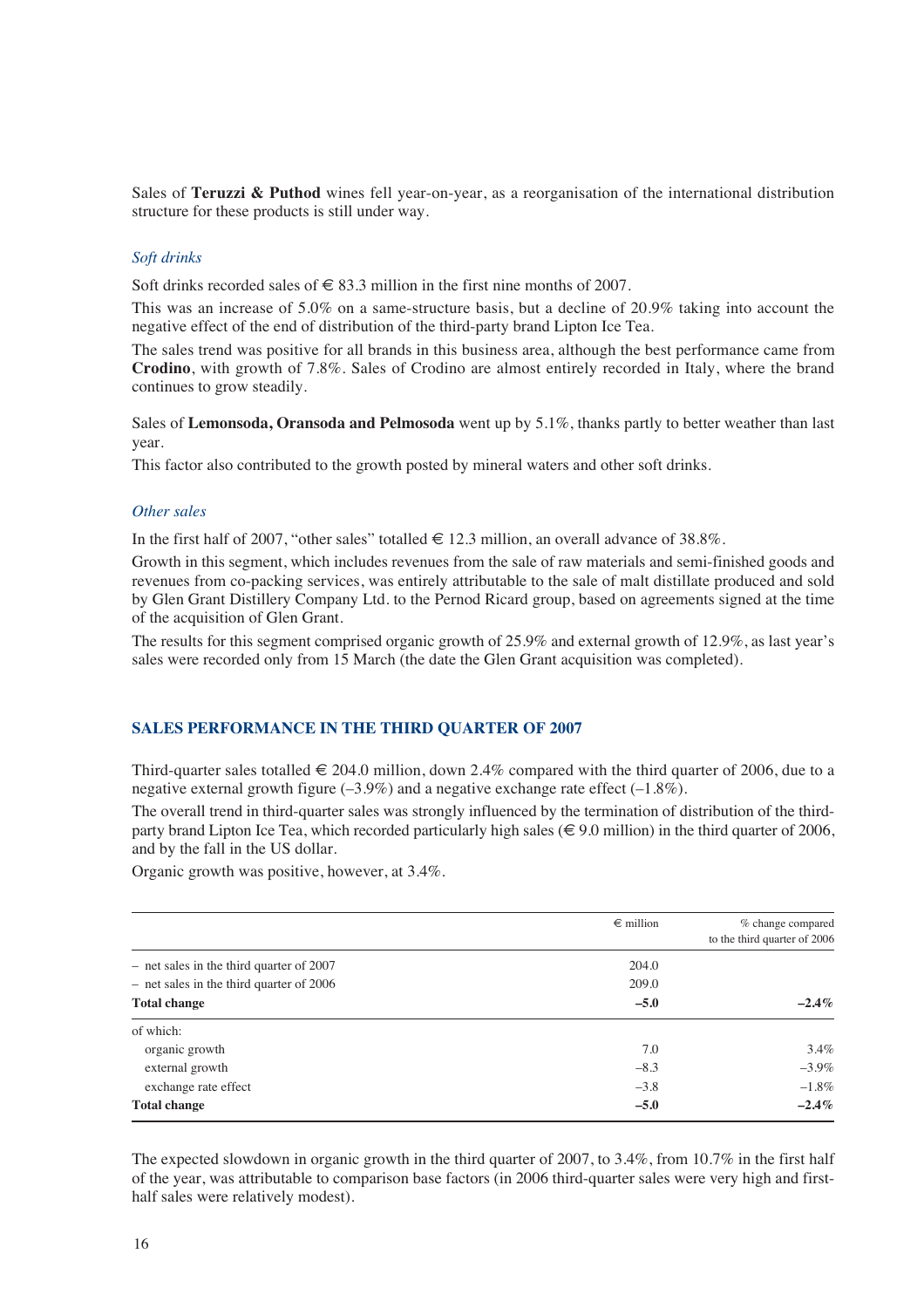Despite the diverging trends, organic growth in the first nine months of 2007 was 8.2%, considerably ahead of the 4.2% recorded in the same period of 2006.

| Organic sales growth | Nine months |               |                     |  |  |
|----------------------|-------------|---------------|---------------------|--|--|
|                      | First half  | Third quarter | January - September |  |  |
| 2007/2006            | $10.7\%$    | 3.4%          | 8.2%                |  |  |
| 2006 / 2005          | $2.5\%$     | 7.6%          | 4.2%                |  |  |

### *Sales by region*

Excluding the above-mentioned negative effects in relation to external growth and exchange rate movements, positive organic growth was achieved in all regions.

|                                 | Third quarter 2007 |                                 |                    | Third quarter 2006 |                         |
|---------------------------------|--------------------|---------------------------------|--------------------|--------------------|-------------------------|
|                                 | $\epsilon$ million | $\%$                            | $\epsilon$ million | $\%$               | 2007 / 2006             |
| Italy                           | 75.2               | 36.8%                           | 83.6               | 40.0%              | $-10.1\%$               |
| Europe                          | 48.7               | 23.9%                           | 48.1               | 23.0%              | 1.2%                    |
| Americas                        | 65.9               | 32.3%                           | 65.2               | 31.2%              | $1.0\%$                 |
| Rest of the world and duty free | 14.3               | $7.0\%$                         | 12.1               | 5.8%               | 18.1%                   |
| <b>Total</b>                    | 204.0              | 100.0%                          | 209.0              | 100.0%             | $-2.4\%$                |
| Breakdown of % change           |                    | Total % change<br>third quarter | organic<br>growth  | external<br>growth | exchange<br>rate effect |
| Italy                           |                    | $-10.1\%$                       | $0.7\%$            | $-10.7\%$          | $0.0\%$                 |
| Europe                          |                    | 1.2%                            | $1.5\%$            | $0.0\%$            | $-0.3\%$                |
| Americas                        |                    | $1.0\%$                         | $5.1\%$            | $1.1\%$            | $-5.2\%$                |
| Rest of the world and duty free |                    | 18.1%                           | 20.0%              | $0.0\%$            | $-1.9\%$                |
| <b>Total</b>                    |                    | $-2.4\%$                        | 3.4%               | $-3.9\%$           | $-1.8\%$                |

In Italy, third-quarter sales were down 10.1% overall compared with the same period of last year, due to the major impact of the end of the distribution contract for Lipton Ice Tea.

Stripping this out, organic growth was modest at 0.7%, as sales increases for brands such as Campari, Aperol and Crodino were offset by the decreases recorded by others, such as CampariSoda, Cinzano vermouth and the third-party brand Jack Daniel's.

In Europe, third-quarter sales growth was 1.2% overall (1.5% excluding the slightly negative exchange rate effect).

Growth was limited as a positive performance in almost all markets was offset by a slowdown in Germany and Austria.

In Germany, third-quarter sales felt the short-term effects of a substantial rise in the price of Campari in July, while in Austria, where the Group's new trading company Campari Austria GmbH became operational on 1 August 2007, the slowdown was solely attributable to the large amount of stock on the market at the beginning of the quarter.

In the Americas, sales rose by 1.0% overall, due to the negative effect of US dollar depreciation  $(-5.2\%)$ , organic growth of 5.1% and external growth relating to the start-up of distribution of X-Rated Fusion Liqueur in the US  $(+1.1\%)$ .

In the rest of the world and duty free business, sales increased by a total of 18.1% (+20.0% at constant exchange rates).

### *Sales by business area*

Organic sales growth in the third quarter was driven by a good performance from wines (+8.9%), a positive trend in soft drinks  $(+4.5\%)$  and a modest increase in spirits  $(+1.2\%)$ .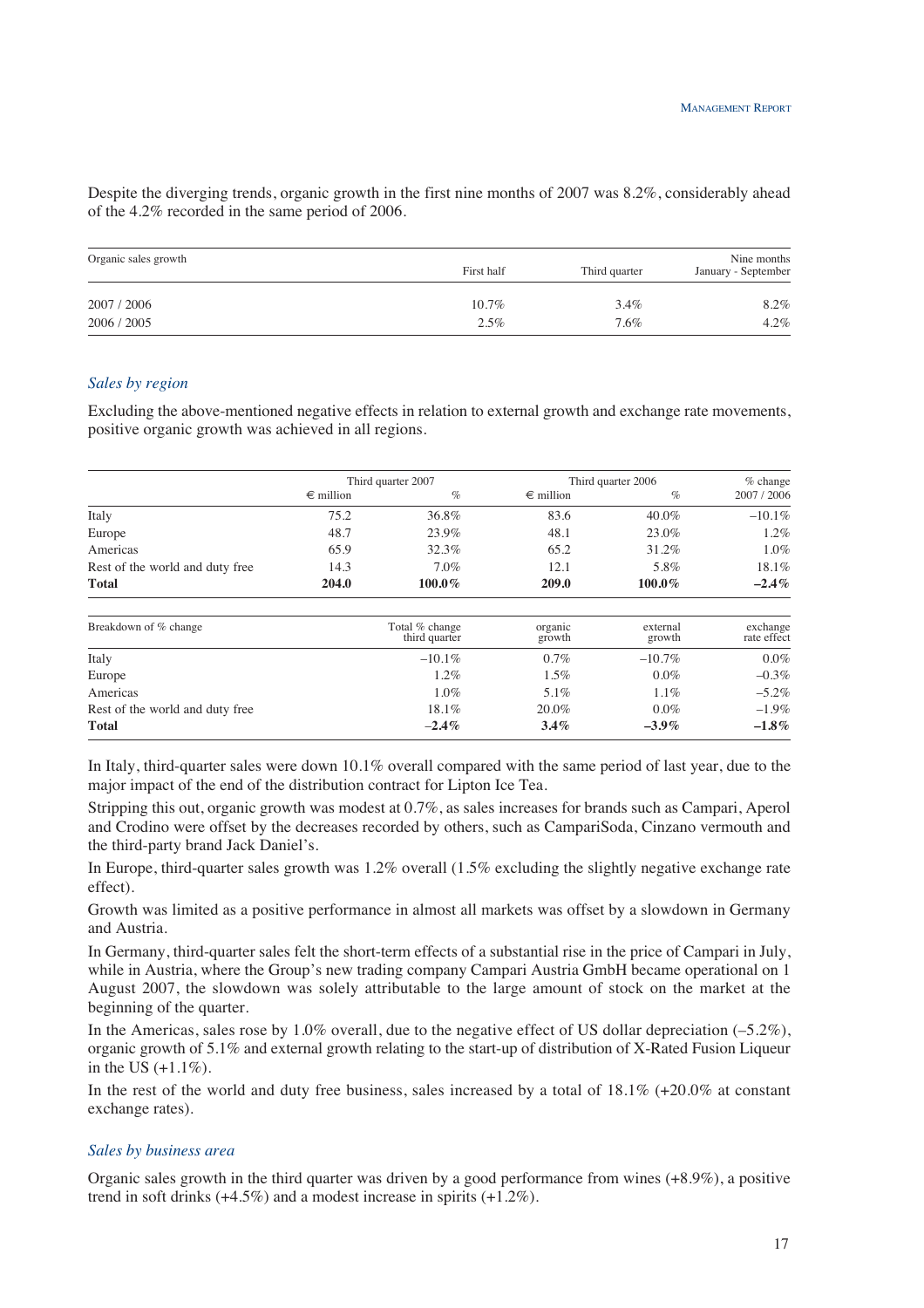|                |                    | Third quarter 2007 |                    | Third quarter 2006 |           |  |
|----------------|--------------------|--------------------|--------------------|--------------------|-----------|--|
|                | $\epsilon$ million | $\%$               | $\epsilon$ million | $\%$               | 2007/2006 |  |
| <b>Spirits</b> | 138.1              | 67.7%              | 139.3              | 66.7%              | $-0.9\%$  |  |
| Wines          | 35.4               | 17.4%              | 32.6               | 15.6%              | 8.5%      |  |
| Soft drinks    | 25.8               | 12.7%              | 33.3               | 15.9%              | $-22.5\%$ |  |
| Other sales    | 4.7                | $2.3\%$            | 3.7                | 1.8%               | 27.2%     |  |
| <b>Total</b>   | 204.0              | $100.1\%$          | 209.0              | $100.0\%$          | $-2.4\%$  |  |

| Breakdown of % change | Total % change<br>Third quarter | organic<br>growth | external<br>growth | exchange<br>rate effect |
|-----------------------|---------------------------------|-------------------|--------------------|-------------------------|
| <b>Spirits</b>        | $-0.9\%$                        | 1.2%              | $0.5\%$            | $-2.6%$                 |
| Wines                 | 8.5%                            | 8.9%              | $0.0\%$            | $-0.4%$                 |
| Soft drinks           | $-22.5%$                        | $4.5\%$           | $-26.9\%$          | 0.0%                    |
| Other sales           | 27.2%                           | $27.7\%$          | $0.0\%$            | $-0.5%$                 |
| <b>Total</b>          | $-2.4\%$                        | $3.4\%$           | $-3.9\%$           | $-1.8\%$                |

Overall, the spirits segment closed the quarter down slightly  $(-0.9\%)$ , as the negative exchange rate effect (–2.6%) outweighed organic and external growth (1.25% and 0.5% respectively).

Looking at the major brands, the positive trends for SKYY Vodka and Aperol were confirmed, with doubledigit increases for both; in addition, Ouzo 12 did extremely well, and the Brazilian brands and Cynar produced good results.

The brands that did less well than in the third quarter of last year were Campari, CampariSoda and Glen Grant.

Growth in the wines segment was 8.9% at constant exchange rates (8.5% at actual exchange rates), mainly thanks to a good performance from Cinzano sparkling wines, Riccadonna and Sella & Mosca wines, while sales of Cinzano vermouth – despite a year-on-year increase of 18.2% in the first nine months of the year – declined in the third quarter.

Soft drink sales were down 22.5% overall versus the third quarter of 2006 because of the end of Lipton Ice Tea distribution; organic growth was 4.5%, thanks to a good performance from Crodino.

In the minor "other sales" segment, growth was 27.2%, owing to sales to third parties of malt distillate by Glen Grant Distillery Company Ltd.

### **FINANCIAL SITUATION**

### **Preparation criteria**

The quarterly report to 30 September 2007 was prepared in accordance with the International Financial Reporting Standards (IFRS) issued by the International Accounting Standards Board (IASB) and ratified by the European Union.

These also include all the revised International Accounting Standards and interpretations of the International Financial Reporting Interpretation Committee (IFRIC) and its predecessor, the Standing Interpretations Committee (SIC).

The Campari Group adopted IFRS from 1 January 2005, in accordance with Regulation (EC) 1606 of 19 July 2002.

The quarterly report and consolidated financial statements for the period to 30 September 2007 have been prepared in accordance with Issuer Regulations 11971/1999 as amended.

In particular, as provided for in article 82 ("Quarterly reports"), this report is not subject to audit, and has been prepared in accordance with Appendix 3D.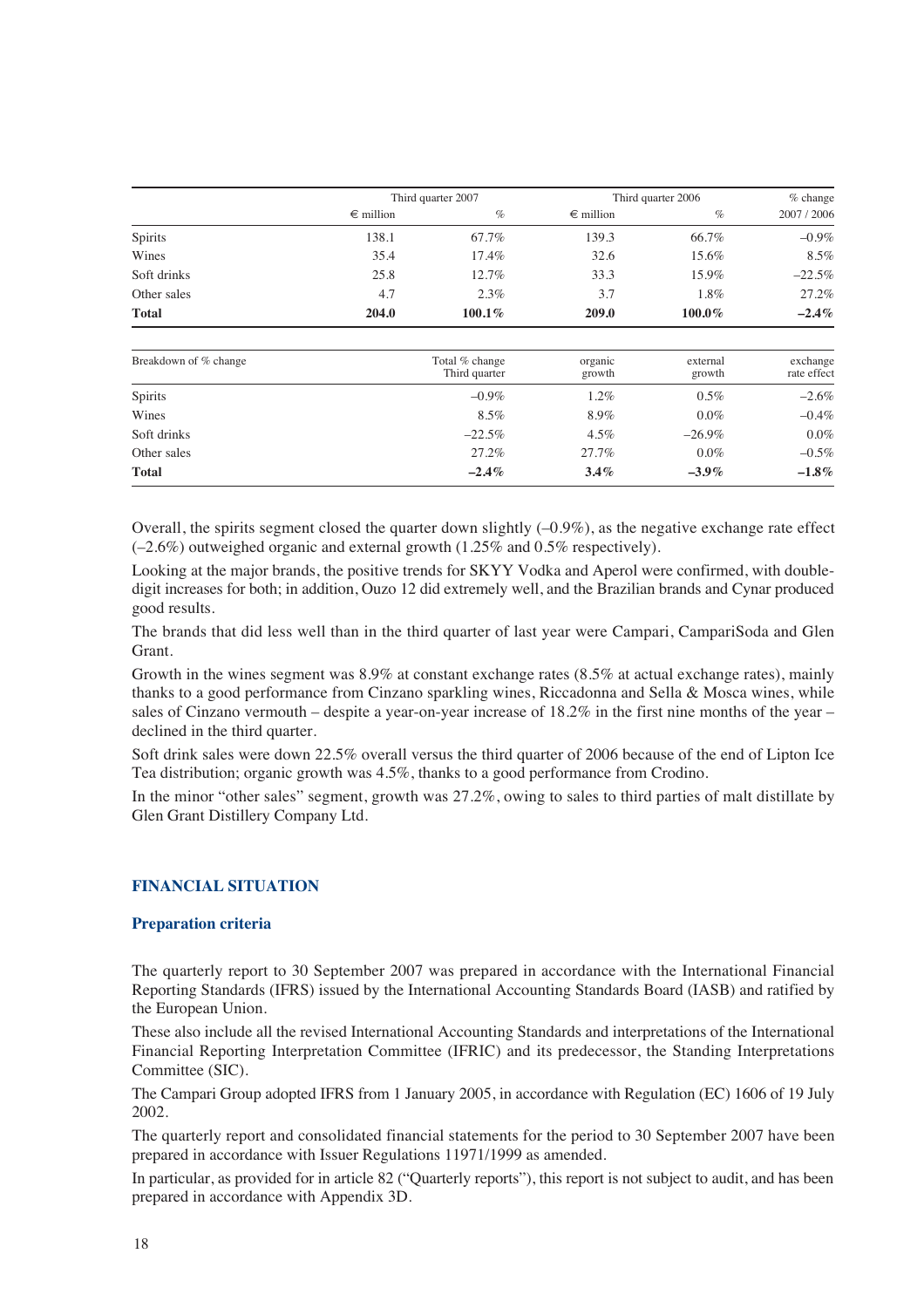The quarterly report to 30 September 2007 was authorised for publication by resolution of the relevant administrative body on 8 November 2007.

### **Basis of consolidation**

The consolidated quarterly report includes the profit and loss accounts and balance sheets of the Parent Company and Italian and foreign subsidiaries at 30 September 2007, which were prepared in accordance with international accounting standards.

Joint ventures and companies over which the Group exercises a significant influence are accounted for by the equity method.

At 30 September 2007, there were no changes in the basis of consolidation compared to 30 June 2007.

Campari Austria GmbH, which began operations on 1 August 2007, was already established and consolidated at 30 June 2007.

## **Profit and loss account in the first nine months of 2007**

The profit and loss account to 30 September shows growth in EBIT and Group profit before taxes.

|                                             | 30 September 2007  |          | 30 September 2006  |           | Change   |
|---------------------------------------------|--------------------|----------|--------------------|-----------|----------|
|                                             | $\epsilon$ million | $\%$     | $\epsilon$ million | $\%$      | $\%$     |
| <b>Net sales</b>                            | 644.6              | 100.0%   | 626.9              | $100.0\%$ | $2.8\%$  |
| Cost of goods sold                          | (273.7)            | $-42.5%$ | (275.7)            | $-44.0\%$ | $-0.7%$  |
| Gross profit                                | 370.9              | 57.5%    | 351.1              | 56.0%     | 5.6%     |
| Advertising and promotional costs           | (117.4)            | $-18.2%$ | (106.5)            | $-17.0\%$ | 10.2%    |
| Sales and distribution costs                | (76.9)             | $-11.9%$ | (73.8)             | $-11.8%$  | 4.1%     |
| <b>Trading profit</b>                       | 176.7              | 27.4%    | 170.8              | 27.2%     | 3.4%     |
| General and administrative expenses         |                    |          |                    |           |          |
| and other operating expenses and income     | (46.6)             | $-7.2%$  | (45.6)             | $-7.3\%$  | 2.2%     |
| <b>EBIT</b> before one-offs                 | 130.1              | 20.2%    | 125.2              | 20.0%     | $3.9\%$  |
| Other one-offs: income and charges          | (1.2)              | $-0.2\%$ | (0.1)              | $0.0\%$   |          |
| <b>EBIT</b>                                 | 128.8              | $20.0\%$ | 125.1              | $20.0\%$  | $3.0\%$  |
| Net financial income (charges)              | (13.5)             | $-2.1\%$ | (8.2)              | $-1.3\%$  | 63.5%    |
| Profit (loss) of companies valued at equity | 0.1                | $0.0\%$  | (0.4)              | $-0.1\%$  |          |
| Profit before tax and minority interests    | 115.5              | 17.9%    | 116.5              | 18.6%     | $-0.9\%$ |
| Minority interests                          | (0.0)              | $0.0\%$  | (2.8)              | $-0.4\%$  | $-98.6%$ |
| Group profit before tax                     | 115.5              | 17.9%    | 113.7              | 18.1%     | 1.5%     |
| Total depreciation and amortisation         | (14.6)             | $-2.3\%$ | (14.0)             | $-2.2\%$  | 3.7%     |
| <b>EBITDA</b>                               | 143.4              | 22.2%    | 139.1              | 22.2%     | $3.1\%$  |
| <b>EBITDA</b> before one-offs               | 144.6              | 22.4%    | 139.2              | 22.2%     | 3.9%     |

Net sales in the first nine months of the year stood at  $\epsilon$  644.6 million.

As stated earlier, the total rise of 2.8% was the result of solid organic growth of 8.2%, partially offset by negative external growth and exchange rate effects, which had an impact of 3.3% and 2.1% respectively.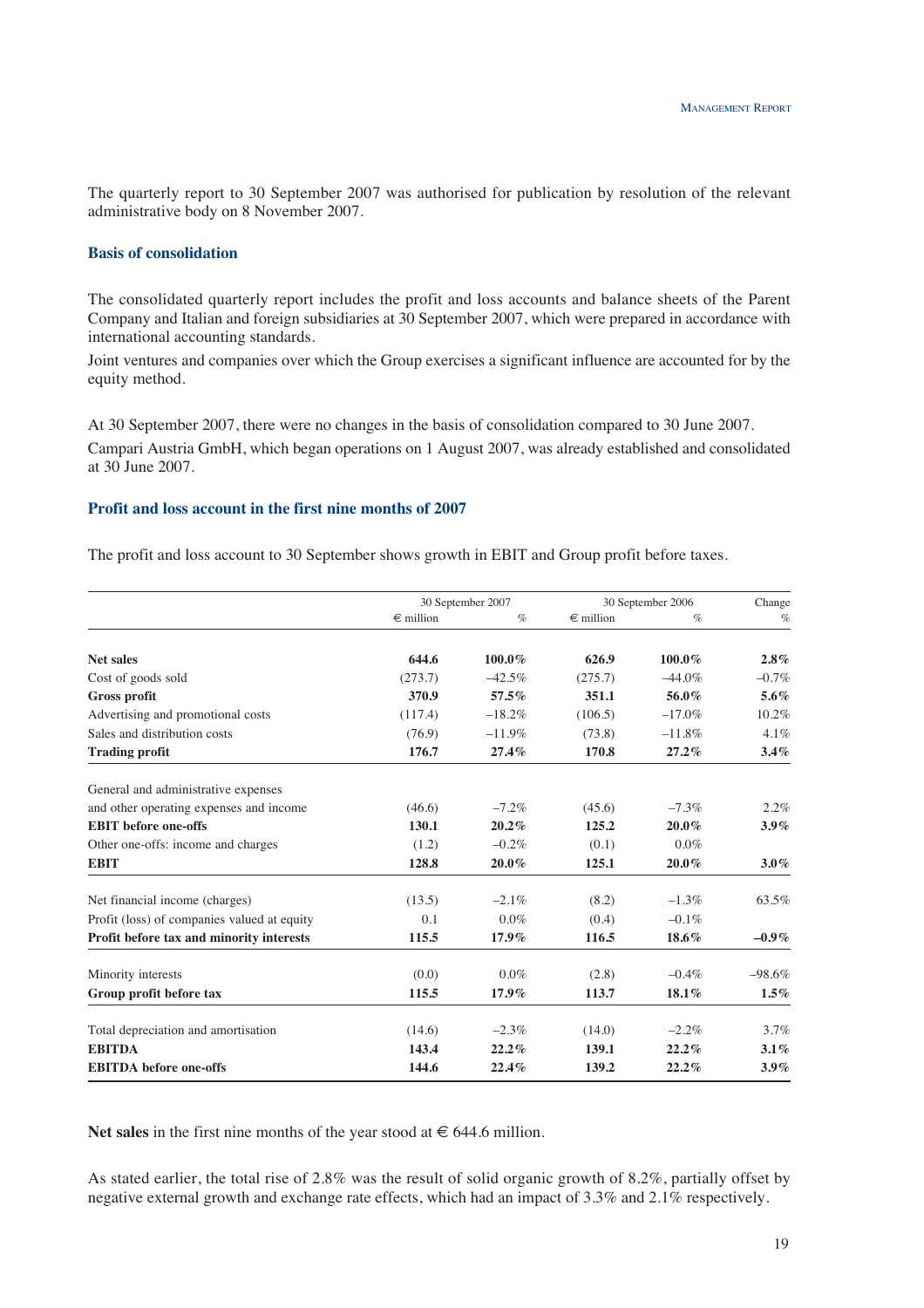The **cost of goods sold** was down significantly as a percentage of sales, falling by 1.5 percentage points from 44.0% last year to 42.5% in the first nine months of 2007.

This positive performance was largely due to a change in the sales mix in the two periods under comparison, most notably as a result of the termination of distribution of Lipton Ice Tea, a brand accounting for a higher proportion of the cost of goods sold than the Group average.

If the pro forma profit and loss account for the first nine months of 2006 is analysed, which excludes all the revenues and costs relating to Lipton Ice Tea, the cost of goods sold for the period was 41.9% of sales, 0.6 percentage points lower than the figure for 2007 (42.5%), owing to the significant increase in the cost of certain raw materials (particularly glass and alcohol).

Note that the announced industrial restructuring will have a relatively small impact on costs in 2007 limited to the last quarter of the year, as the Sulmona plant ceased operations on 30 September 2007.

**Advertising and promotional costs** stood at 18.2% of sales, an increase of 1.2 percentage points on the 17.0% figure posted in 2006.

This change is partly due to the termination of distribution of Lipton Ice Tea, which accounted for 0.7 percentage points, and partly to increased advertising expenditure for the Group's brands (0.5 percentage points).

In 2006, the high promotional expenditure on Lipton Ice Tea was almost completely offset by trade allowances received from Unilever, the brand's owner.

As a result, the net impact of these costs on the Group's profit and loss account was minimal, thus limiting advertising and promotional costs as a percentage of sales.

More specifically, in the first nine months of 2006, these costs were 17.0% of sales, compared to a pro forma figure (without Lipton Ice Tea) of 17.7%; for the whole of 2006, the figure was 17.5%, versus a pro forma result of 18.1%.

**Sales and distribution** costs were broadly unchanged, at 11.9% of sales compared to 11.8% last year.

Note that in 2006, the Group began a process of strengthening its sales and marketing operations in the main international markets and the US in particular, which is still in progress.

**Trading profit** for the first nine months of 2007 came in at  $\in$  176.7 million, an increase of 3.4% on the same period of last year, attributable to:

- organic growth of 4.9%;
- external growth of 0.8%;
- a negative exchange rate effect of 2.2%.

Note that external growth had significantly different effects on sales and on profitability.

The net effect on sales of external growth was extremely negative  $(-3.3\%)$  since the impact of the loss of Lipton Ice Tea was greater than the contribution from Glen Grant, Old Smuggler, X-Rated Fusion Liqueur and other third-party brands that generated external growth.

On the other hand, the new brands' earnings offset the profitability lost from the termination of distribution of Lipton Ice Tea (a low-margin brand), and thus, the net impact of external growth on the Group's trading profit was positive, at 0.8%.

## **General and administrative expenses and other operating income and charges** went up by 2.2% versus last year.

**EBIT before one-offs** was  $\in$  130.1 million, an increase of 3.9% compared to the same period last year.

**One-offs** showed net charges of  $\in$  1.2 million during the first nine months, compared with net charges of  $\epsilon$  0.1 million in the same period of last year.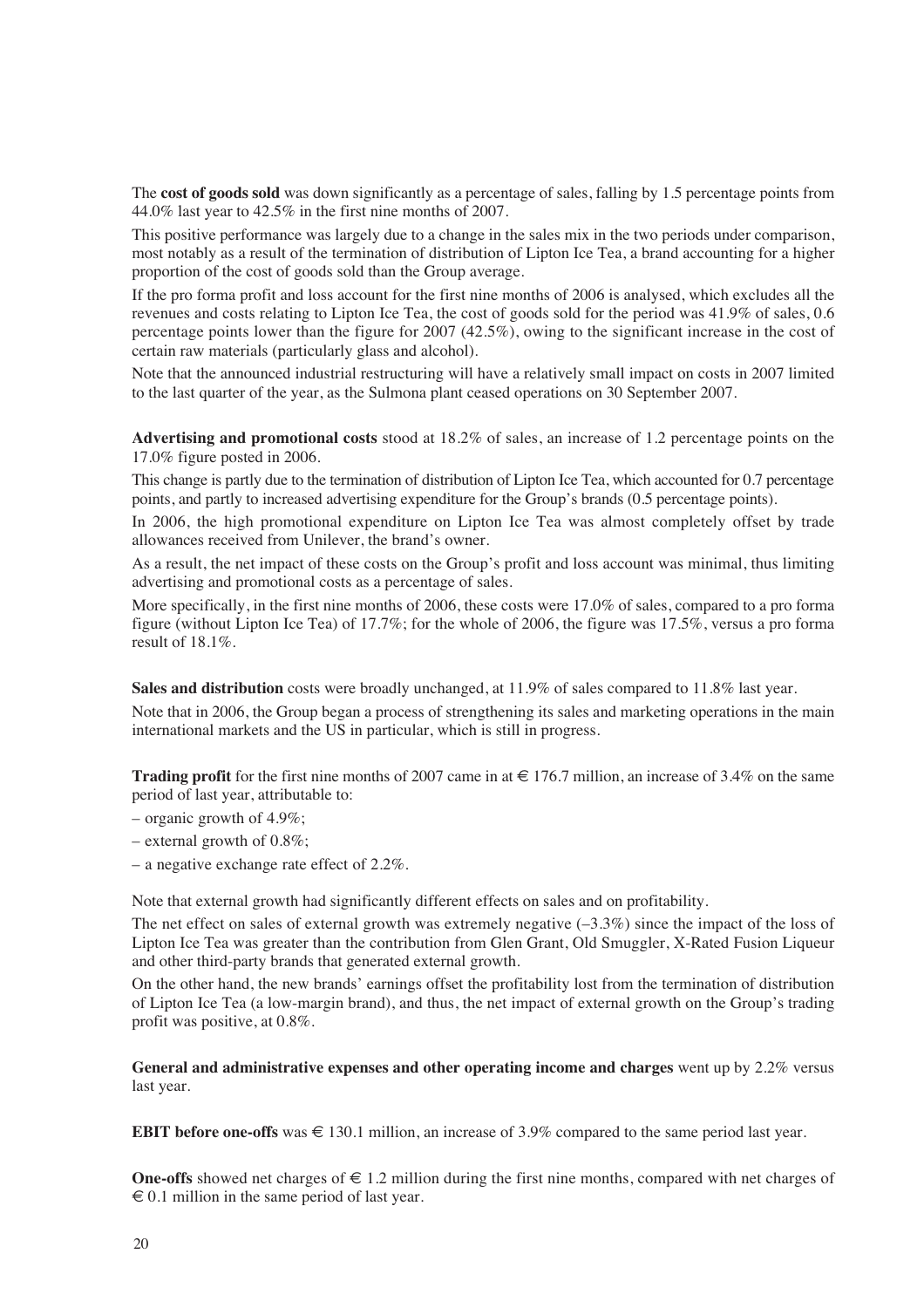In 2007, costs under this item included personnel-related costs, extraordinary windfall losses relating to previous years and provisions for miscellaneous risks; income included a capital gain from the sale of real estate in Brazil and extraordinary windfall gains relating to provisions made in previous years.

**EBIT** came in at  $\in$  128.8 million (20% of sales), an increase of 3.0% compared to the same period last year.

Total **depreciation and amortisation** charges recorded in the period were € 14.6 million, an increase of 3.7% on the figure of  $\in$  14.0 million posted last year.

As a result, **EBITDA before one-offs** increased by 3.9% to € 144.6 million, while **EBITDA** rose 3.1% to  $\in$  143.4 million.

**Net financial income and charges** showed net charges of € 13.5 million in the first nine months of the year, up from  $\epsilon$  8.2 million in the same period of 2006. In both periods, the item included positive exchange rate differences of  $\in 0.4$  million; net financial charges therefore totalled  $\in 13.9$  million, compared to  $\in 8.6$  million last year.

The increase was mainly due to higher interest rates, but also to a rise in average debt in the first nine months of 2007 following the acquisition of Glen Grant, the minority share in Skyy Spirits, LLC. and more recently, the X-Rated brands.

However, the depreciation of the US dollar against the euro cushioned the negative impact to some extent by reducing financial charges for the portion of debt denominated in the US currency.

The Group's portion of **profits or losses of companies valued at equity** showed a positive balance of  $\in$  0.1 million, compared to a loss of  $\in 0.4$  million last year.

Note that the companies accounted for by the equity method are four trading companies that distribute products made by the Group and its partners in the major European markets of Belgium, the Netherlands, the UK and Spain.

**Profit before tax and minority interests** fell by 0.9% compared to the same period last year, to  $\in$  115.5 million.

Following the acquisition of the remaining stake in Skyy Spirits, LLC at the end of 2006, **minority interests** in the Group's profit and loss account were negligible: in the first nine months of the year, they came in below  $\epsilon$  0.1 million, compared to  $\epsilon$  2.8 million in the same period last year.

As a result, **profit before tax** in the first nine months of 2007, which benefited from the 100% consolidation of Skyy Spirits, LLC's profit, was  $\in$  115.5 million, a 1.5% rise on the same period of last year.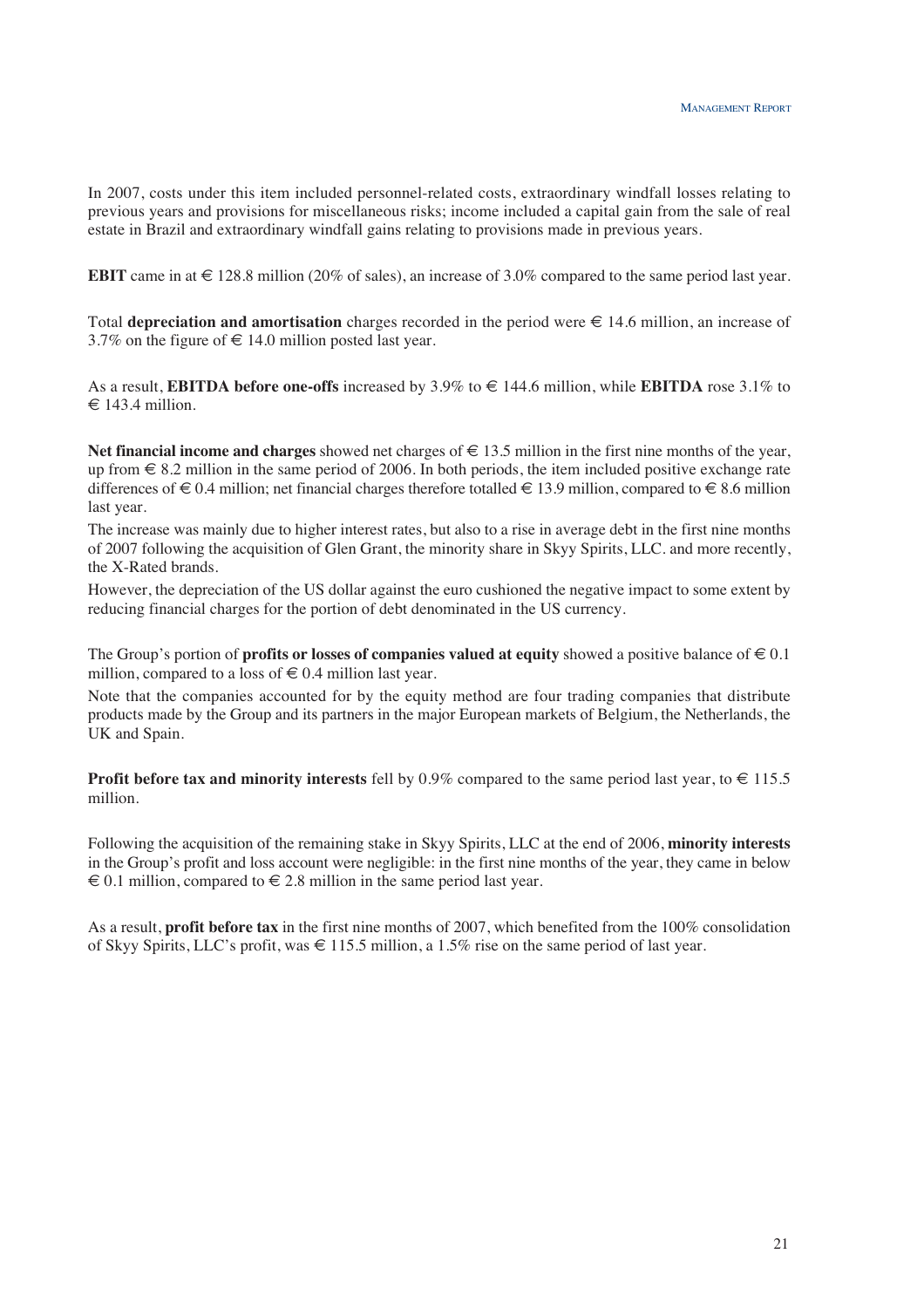### **Profit and loss account for the third quarter of 2007**

|                                             | Third quarter 2007 |          | Third quarter 2007 |           | $\%$      |
|---------------------------------------------|--------------------|----------|--------------------|-----------|-----------|
|                                             | $\epsilon$ million | $\%$     | $\in$ million      | $\%$      | Change    |
| <b>Net sales</b>                            | 204.0              | 100.0%   | 209.0              | $100.0\%$ | $-2.4\%$  |
| Cost of goods sold                          | (88.7)             | $-43.5%$ | (94.2)             | $-45.0\%$ | $-5.8\%$  |
| Gross profit                                | 115.3              | 56.5%    | 114.9              | 55.0%     | 0.4%      |
| Advertising and promotional costs           | (37.5)             | $-18.4%$ | (35.6)             | $-17.0\%$ | 5.5%      |
| Sales and distribution costs                | (24.8)             | $-12.2%$ | (23.8)             | $-11.4%$  | 4.1%      |
| <b>Trading profit</b>                       | 53.0               | 26.0%    | 55.4               | 26.5%     | $-4.5\%$  |
| General and administrative expenses         |                    |          |                    |           |           |
| and other operating expenses and income     | (15.6)             | $-7.6\%$ | (16.2)             | $-7.8\%$  | $-3.7\%$  |
| <b>EBIT</b> before one-offs                 | 37.3               | 18.3%    | 39.2               | 18.8%     | $-4.8\%$  |
| Other one-offs: income and charges          | 0.4                | 0.2%     | 0.0                | $0.0\%$   |           |
| <b>EBIT</b>                                 | 37.7               | 18.5%    | 39.2               | 18.8%     | $-3.8\%$  |
| Net financial income (charges)              | (4.9)              | $-2.4%$  | (2.7)              | $-1.3\%$  | 79.1%     |
| Profit (loss) of companies valued at equity | 0.0                | $0.0\%$  | (0.2)              | $-0.1\%$  | $-109.3%$ |
| Profit before tax and minority interests    | 32.8               | $16.1\%$ | 36.1               | 17.3%     | $-9.1\%$  |
| Minority interests                          | 0.0                | $0.0\%$  | (0.4)              | $-0.2%$   | $-102.3%$ |
| Group profit before tax                     | 32.9               | $16.1\%$ | 35.7               | 17.1%     | $-7.9\%$  |
| Total depreciation and amortisation         | (4.9)              | $-2.4%$  | (4.7)              | $-2.2\%$  | 3.5%      |
| <b>EBITDA</b>                               | 42.6               | $20.9\%$ | 43.9               | 21.0%     | $-3.0\%$  |
| <b>EBITDA</b> before one-offs               | 42.2               | $20.7\%$ | 43.9               | 21.0%     | $-3.9\%$  |

The consolidated profit and loss account for the third quarter of 2007 shows a slight drop in sales and profitability compared with the same quarter of 2006.

As mentioned earlier in our comments on the quarterly sales, the Group's organic growth in 2007 was much more vigorous in the first half and slower in the third quarter, unlike the previous year, which followed exactly the opposite trend.

Consequently, the third-quarter results in 2007 suffered from this unfavourable comparison with the same period of 2006, which was particularly strong.

In addition, the overall results in the quarter show the combined effect of unfavourable exchange rates and a more significant negative external growth effect than that seen in the first half.

The **trading profit** for the quarter was  $\in$  53.0 million, down 4.5% compared with last year, resulting from a negative exchange rate effect of 2.3% and a negative external growth effect of 0.7%. Organic growth in trading profit was therefore –1.5%.

As for the decline in external growth, especially that due to the termination of the distribution of Lipton Ice Tea, note that the third quarter of the year was particularly important for sales of this brand, and hence the period of greatest profitability.

Note that organic growth was significantly affected during the period by an increase in advertising and promotional investment, which was more than proportional to the growth in sales.

Advertising and promotional costs stood at 18.4% in the third quarter of 2007, versus 17.0% in the same period of 2006.

The pro forma figure last year stripping out Lipton Ice Tea was 17.5%, putting the like-for-like increase for this year at 0.9%.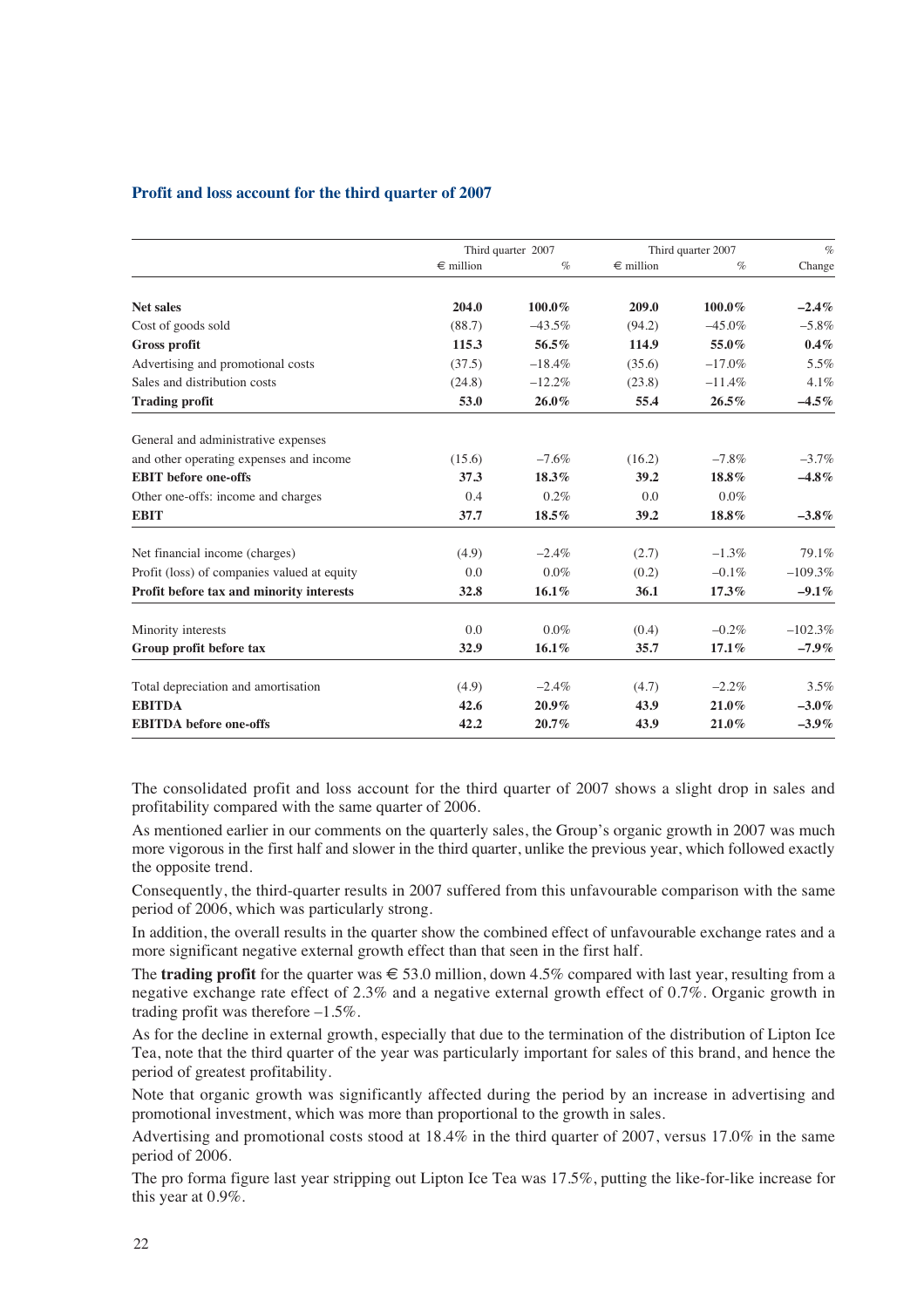With regard to the other most important items on the profit and loss account, general and administrative expenses fell by 3.7% in the quarter.

**EBIT** fell by 3.8% compared with last year to  $\in$  37.7 million, but at constant exchange rates and on a likefor-like basis, it rose by 0.2%.

Similarly, **EBITDA** declined by 3.0% compared with the third quarter of 2006; stripping out the negative exchange rate and external growth effects, however, it grew by 0.9%.

**Financial charges** increased considerably, jumping to  $\in$  4.9 million in the third quarter of 2007 (up by  $\in$  2.2 million from 2006), which had a significant impact on net profit.

The **Group's profit before tax** was  $\in$  32.9 million, a fall of 7.9% on the third quarter of 2006.

#### **Net debt**

The table below shows net debt for the Campari Group at 30 September 2007, compared with the figures at 30 June 2007 and 31 December 2006.

|                                  | 30 September 2007<br>$\epsilon$ million | 30 June 2007<br>$\epsilon$ million | 31 December 2006<br>$\epsilon$ million |
|----------------------------------|-----------------------------------------|------------------------------------|----------------------------------------|
|                                  |                                         |                                    |                                        |
| Cash, bank and securities        | 171.7                                   | 187.7                              | 240.3                                  |
| Payables to banks                | (70.2)                                  | (113.0)                            | (209.3)                                |
| Real estate lease payables       | (3.2)                                   | (3.1)                              | (3.1)                                  |
| Private placement and bond issue | (12.1)                                  | (17.8)                             | (17.7)                                 |
| Other financial payables         | (13.6)                                  |                                    | 0.3                                    |
| Short-term financial position    | 72.6                                    | 53.8                               | 10.4                                   |
| Payables to banks                | (1.2)                                   | (1.1)                              | (1.2)                                  |
| Real estate lease payables       | (13.7)                                  | (14.4)                             | (16.0)                                 |
| Private placement and bond       | (349.2)                                 | (364.2)                            | (370.6)                                |
| Other financial payables         | (2.0)                                   | (2.1)                              | (2.2)                                  |
| Medium-long-term debt            | (366.0)                                 | (381.8)                            | (390.0)                                |
| Net debt                         | (293.3)                                 | (328.0)                            | (379.5)                                |

Net debt at 30 September 2007 was  $\in$  293.3 million, a reduction of  $\in$  34.7 million on the previous quarter and of  $\in$  86.2 million compared to 31 December 2006.

This improvement was mainly due to good free cash flow generated in the first nine months of the year, which more than offset the investments made in the period  $(\epsilon 16.3 \text{ million})$ , the dividend paid to the Parent Company's shareholders ( $\in$  29.0 million) and the acquisition of X-Rated (US\$ 40.0 million).

Exchange rates made a positive contribution to the reduction in net debt at 30 September 2007.

The 7.7% fall in the value of the US dollar between 31 December 2006 and the end of September 2007 meant that the value in euro of US dollar-denominated debt declined by  $\in$  9.3 million.

In addition, the 7.0% rise in the Brazilian real also had a positive effect, albeit to a lesser extent ( $\in$  2.4 million) on the reduction in total net debt, as the conversion to euro increased the value of the Brazilian subsidiary's cash position.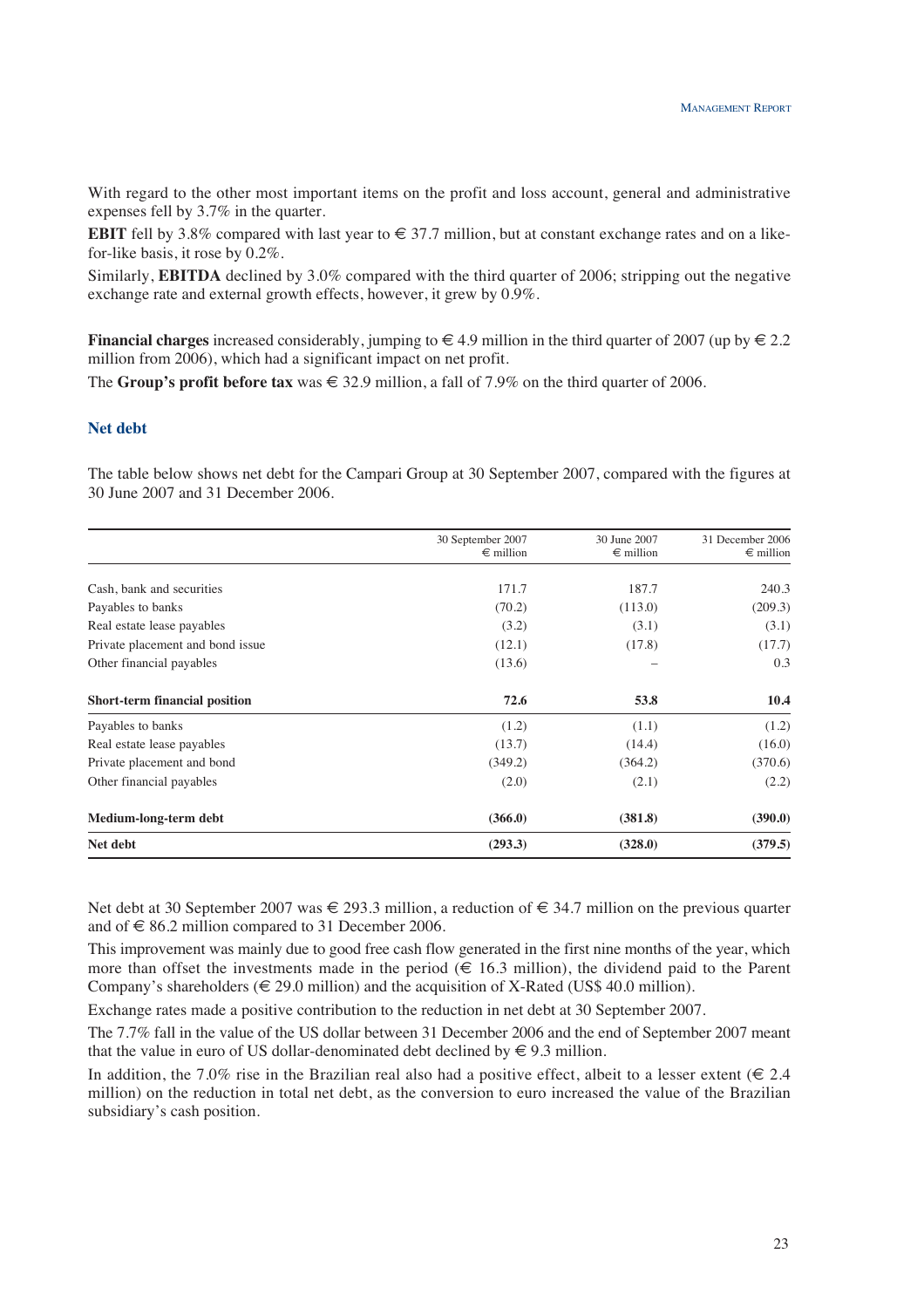## **Operating working capital**

The table provides balance sheet information relating to working capital as at 30 September 2007 (compared with 31 December 2006 and 30 September 2006), but does not consider changes in tax credits and liabilities.

|                                  | 30 September 2007<br>$\epsilon$ million | 31 December 2006<br>$\epsilon$ million | $%$ change<br>$\epsilon$ million | 30 September 2006<br>$\epsilon$ million |
|----------------------------------|-----------------------------------------|----------------------------------------|----------------------------------|-----------------------------------------|
| Receivables from customers       | 169.3                                   | 257.1                                  | $-87.8$                          | 176.8                                   |
| Inventories                      | 211.4                                   | 169.9                                  | 41.5                             | 212.5                                   |
| Payables to suppliers            | $-154.8$                                | $-161.9$                               | 7.1                              | $-142.5$                                |
| <b>Operating working capital</b> | 225.8                                   | 265.1                                  | $-39.2$                          | 246.9                                   |

The reduction of € 39.2 million between 31 December 2006 and 30 September 2007 mainly reflects the sharp fall in trade receivables, which more than offset the increase in inventories.

Both changes are strongly correlated with seasonal variations in the Group's business, which benefits in September from a peak in trade receivables relating to the summer but at the same time sees stocks increase in readiness for the vigorous trading activity in the last quarter of the year.

The reduction in operating working capital was not merely seasonal, however: the figure also fell by  $\in 21.1$ million between 30 September 2006 and 30 September 2007.

Note that the fall in value from 31 December 2006 due to currency movements was marginal ( $\in$  1.3 million), since the opposing trends of the US dollar and the Brazilian real cancelled each other out.

Conversely, the reduction in operating working capital compared to the figure of 30 September 2006, was helped by a positive exchange rate effect of  $\epsilon$  7.5 million.

The table below shows year-on-year comparisons of working capital as a percentage of sales for the three periods. Note that this percentage fell at 30 September 2007.

|                                                              | 30 September 2007<br>$\epsilon$ million | 31 December 2006<br>$\epsilon$ million | 30 September 2006<br>$\epsilon$ million |
|--------------------------------------------------------------|-----------------------------------------|----------------------------------------|-----------------------------------------|
| <b>Operating working capital</b>                             | 225.8                                   | 265.1                                  | 246.9                                   |
| Sales year-on-year change                                    | 950.1                                   | 932.4                                  | 893.5                                   |
| Working capital as a $\%$ of sales in the previous 12 months | 23.8%                                   | $28.4\%$                               | $27.6\%$                                |